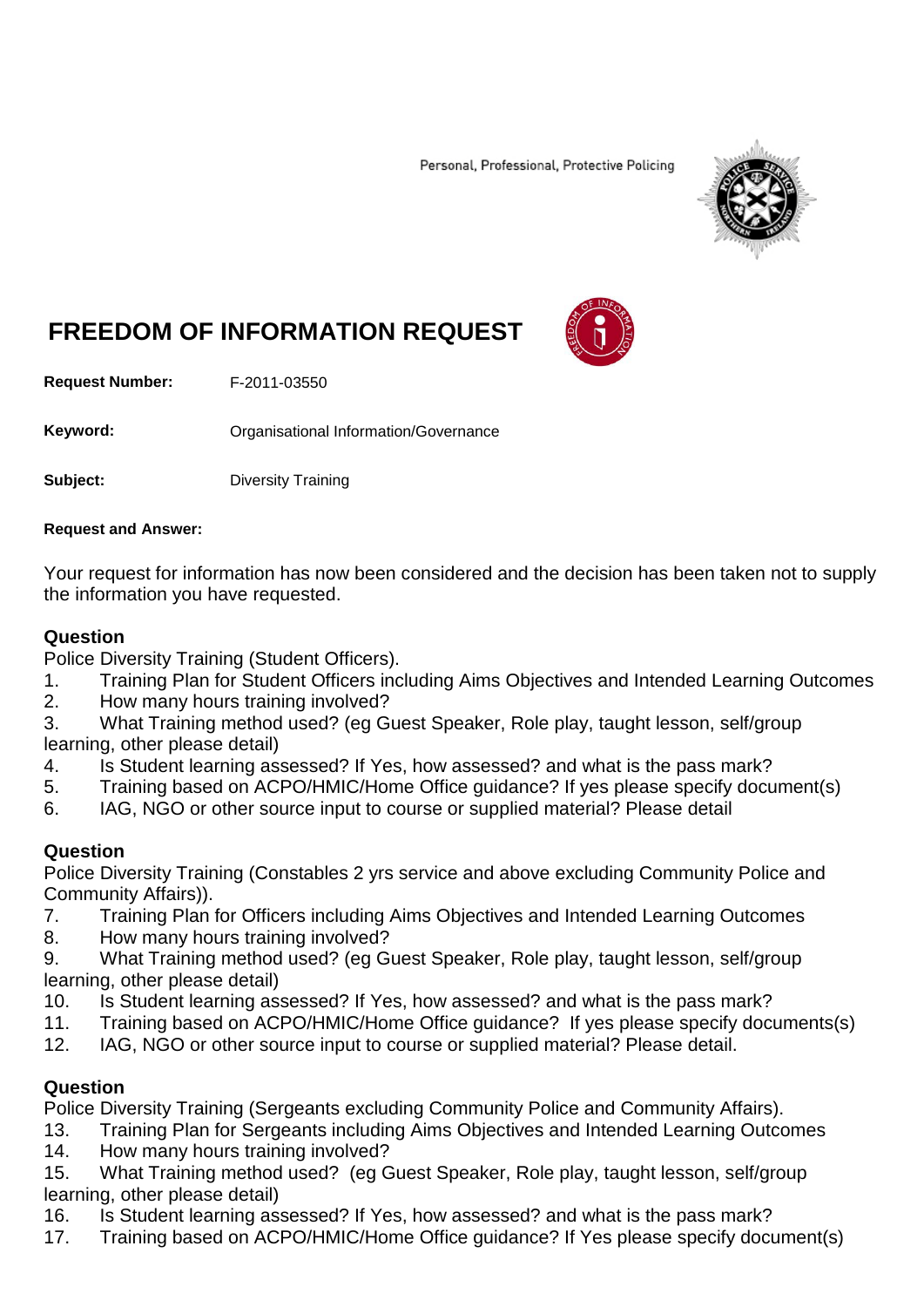18. IAG, NGO or other source input to course or supplied material? Please detail.

#### **Answer**

Section 17(1) of the Freedom of Information Act 2000 requires the Police Service of Northern Ireland, when refusing to provide such information (because the information is exempt) to provide you the applicant with a notice which:

- (a) states that fact,
- (b) specifies the exemption in question and
- (c) states (if not otherwise apparent) why the exemption applies.

The exemption/s, as well as the factors the Department considered when deciding where the public interest lies, are listed below:

## **Section 43(2) - Commercial Interests**

Section 43(2) is a prejudice based exemption which means that the public authority must demonstrate that it is satisfied that to release the information would damage someone's, including the service itself, commercial interests. It is also a qualified exemption which means that the public authority must consider the balance of the public interest in releasing the information against the public interest in withholding it.

## **Harm**

The material sought by this request relates to in-depth personal development and is training material for the benefit of both individuals and the police service. Any disruption or disclosure of this training and its processes would place the police service at significant risk and undermine its training and development role and responsibility. A main training aim of the PSNI is to process and develop staff and to release the information requested would hinder the future capability of the PSNI to further develop staff.

Police Diversity Training is primarily a product of PSNI who hold the commercial interest for this business area and therefore would be directly prejudiced by the disclosure of the information being sought. The PSNI have also entered into commercial arrangements with other training providers who will also be directly prejudiced should the information be released. Ultimately the disclosure of information would damage the reputation and business confidence which currently exists between the PSNI and its training providers.

Substantial human and financial resources have been engaged in the development of training material over the years which indicates the commercial value of the material in question and the competitive environment that currently exists.

## **Public Interest Test**

## **Section 43 – Commercial Interests**

#### Factors favouring disclosure

Disclosure of this information will allow for public scrutiny of training materials used by the PSNI and other training providers, to determine whether these are robust and adequate for the diversity training of police officers.

#### Factors favouring non-disclosure

Disclosure of this information would affect the commercial interests of the service as it would not only have to employ extra resources to administer and manage the royalties, but also to monitor and follow up any breaches of copyright. Disclosure would also affect the commercial interests of any authorised training provider who may lose out in any future tendering for provision of courses both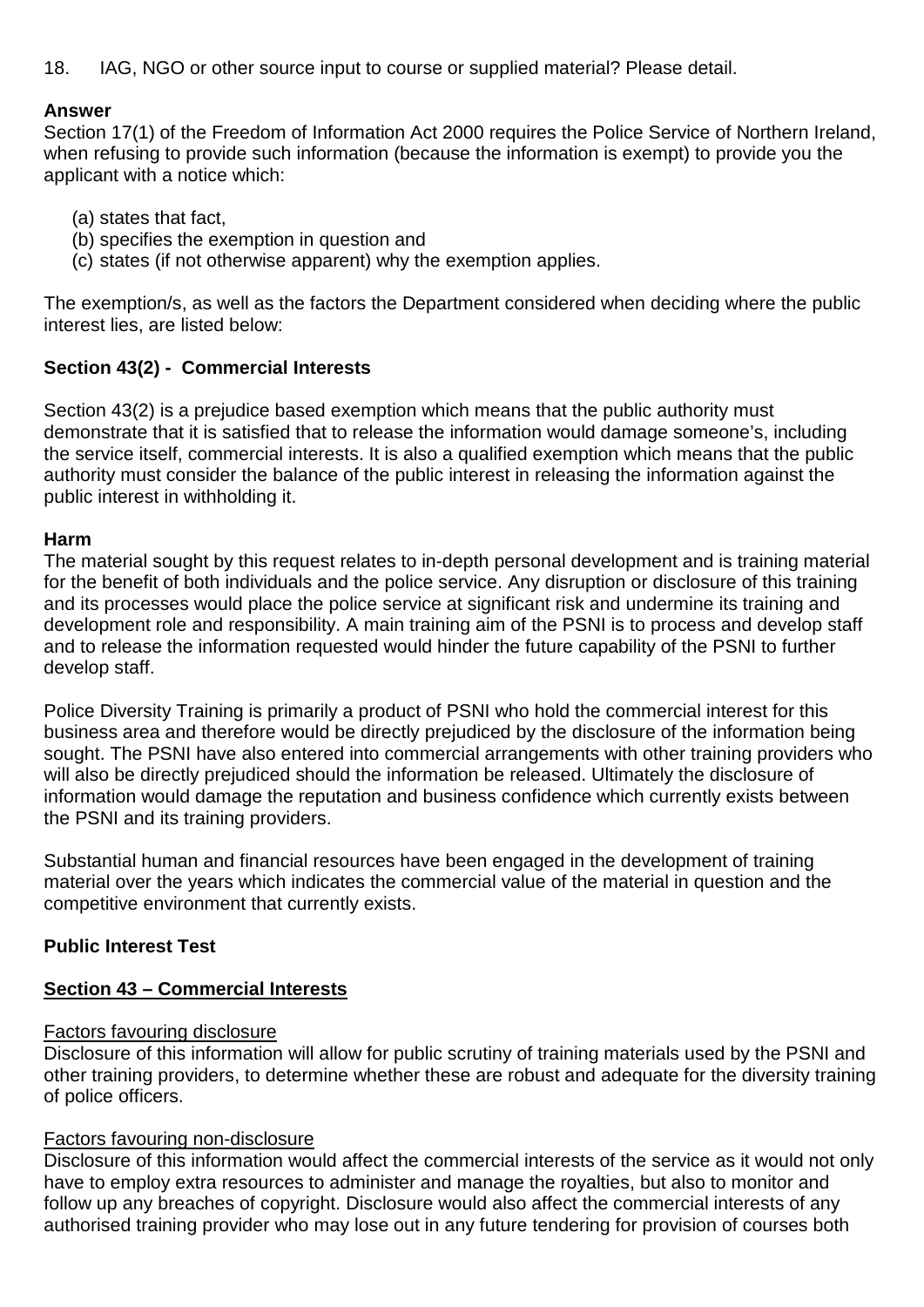with the PSNI and other forces.

#### **Balancing Test**

The balance test is to determine if the benefits to the public outweigh the harm it would or may do if the information were to be disclosed. In this case, there is evidence to suggest the commercial interest capabilities of the PSNI and other training providers would be affected with this disclosure. However, this course is already open to scrutiny and feedback from the PSNI itself.

Under Section 16 duty to assist the PSNI Equality and Diversity Unit have provided the document on pages 1-20 below which you may find of interest.

The Police Training College have also advised that 25 hrs 45 minutes training is involved in the College for student officers and this consists of guest speakers, role play, taught lessons, group work and DVD's. The training is assessed with examinations 40% pass, competency based assessment 40% and is based on the McPherson Report with ACPO/Home Office – Hate Crime: Delivering a Quality Service - Good Practice and Tactical Guide (Definition of Hate Crime/Incident) also used. The College also advised that Victim Support have an input into the training via a taught lesson.

If you have any queries regarding your request or the decision please do not hesitate to contact me on 028 9070 0164. When contacting the Freedom of Information Team, please quote the reference number listed at the beginning of this letter.

If you are dissatisfied in any way with the handling of your request, you have the right to request a review. You should do this as soon as possible, or in any case within two months of the date of issue of this letter. In the event that you require a review to be undertaken, you can do so by writing to the Head of Freedom of Information, PSNI Headquarters, 65 Knock Road, Belfast, BT5 6LE or by emailing [foi@psni.pnn.police.uk.](mailto:foi@psni.pnn.police.uk)

If following an internal review, carried out by an independent decision maker, you were to remain dissatisfied in any way with the handling of the request you may make a complaint, under Section 50 of the Freedom of Information Act, to the Information Commissioner's Office and ask that they investigate whether the PSNI has complied with the terms of the Freedom of Information Act. You can write to the Information Commissioner at Information Commissioner's Office, Wycliffe House, Water Lane, Wilmslow, Cheshire, SK9 5AF. In most circumstances the Information Commissioner will not investigate a complaint unless an internal review procedure has been carried out, however the Commissioner has the option to investigate the matter at his discretion.

Please be advised that PSNI replies under Freedom of Information may be released into the public domain via our website @ [www.psni.police.uk](http://www.psni.police.uk/)

Personal details in respect of your request have, where applicable, been removed to protect confidentiality.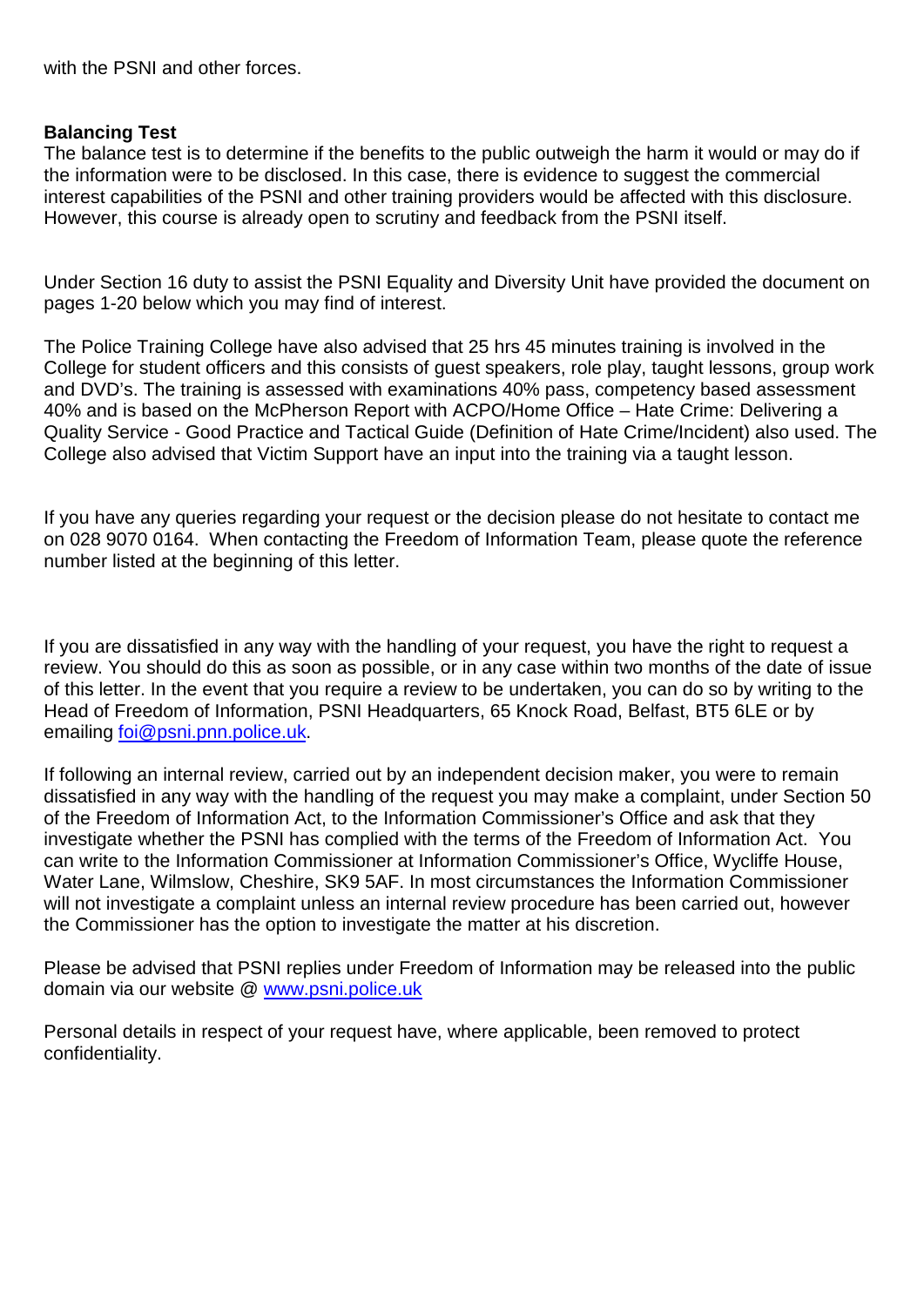# EQUALITY, DIVERSITY & GOOD RELATIONS **Training Plan 2011-2012**



Personal, Professional, Protective P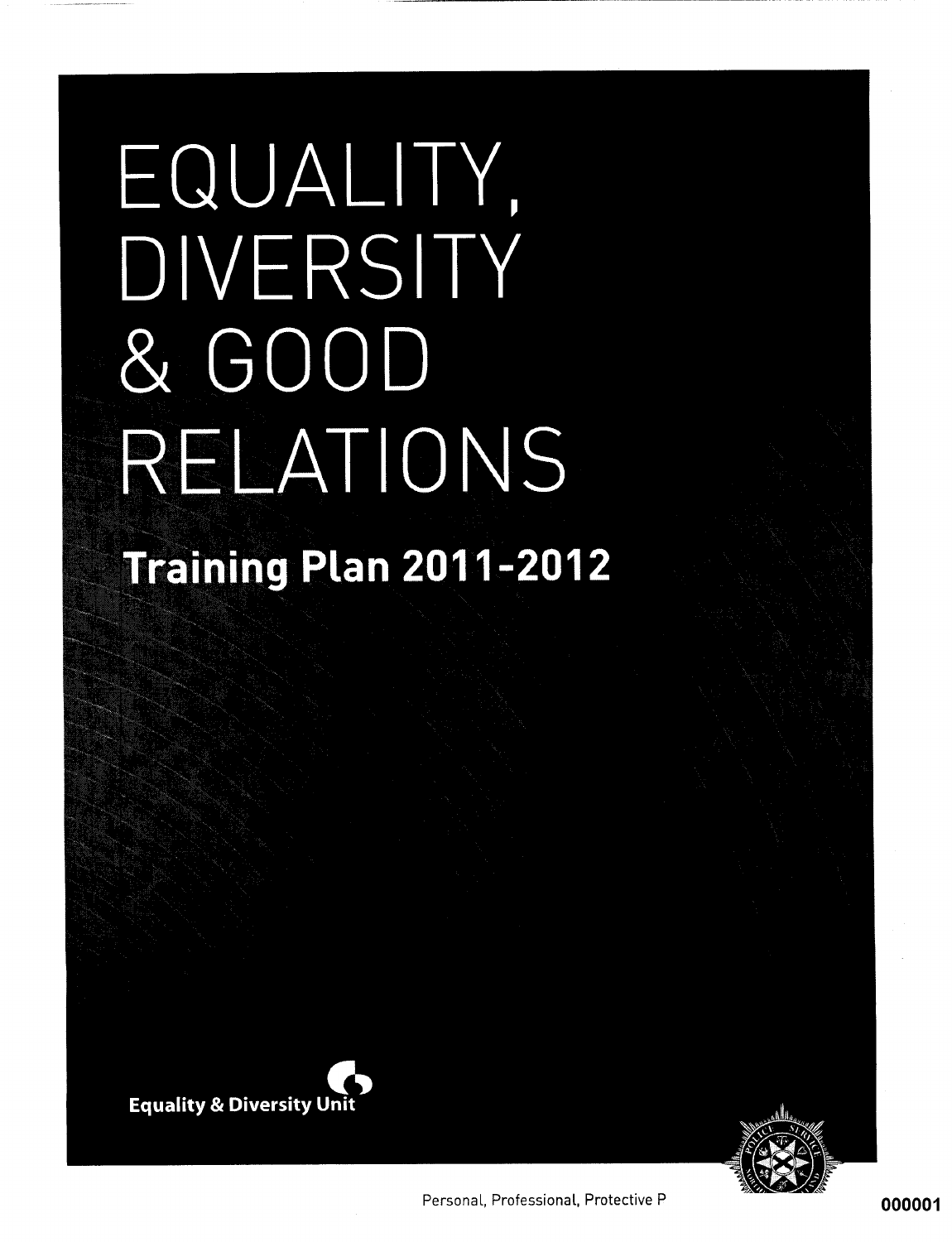# Contents

| 1. Overview of 2011-12 Courses                                               | $\mathbf{2}$ |
|------------------------------------------------------------------------------|--------------|
| 2. General Equality, Diversity & Good Relations Training Courses             | 3            |
| Diversity Works<br><b>Managing Diversity</b><br>Diversity Works For Trainers | 3<br>3<br>3  |
| 3. Promoting Harmonious Working Practices Training                           | 4            |
| Bullying, Harassment And Grievance Awareness                                 | 4            |
| Managing Bullying, Harassment And Grievance For 1st Line Managers            | 5.           |
| Mediation Skills For Senior Line Managers                                    | 6            |
| HR Specialist - Information Gatherers Training                               | 7            |
| <b>4. Specialist Lead Training Courses</b>                                   | 8            |
| Mental Health Awareness                                                      | 9.           |
| Managing Mental Health In The Workplace                                      | 10           |
| Female Empowerment Programme                                                 | 11           |
| Living With Diversity (YMCA)                                                 | 12           |
| Deaf Awareness & An Introduction To Sign-Language And Finger Spelling        | 13           |
| Autism Awareness                                                             | 14           |
| Lesbian, Gay & Bisexual Awareness                                            | 15           |
| Islamic Awareness                                                            | 16           |
| Section 75 – Understanding The Equality Agenda                               | 17           |
| <b>Disability Awareness</b>                                                  | 18           |
| Anti-Racism Awareness                                                        | 18           |
|                                                                              |              |

## **5. Training Suppliers**

19

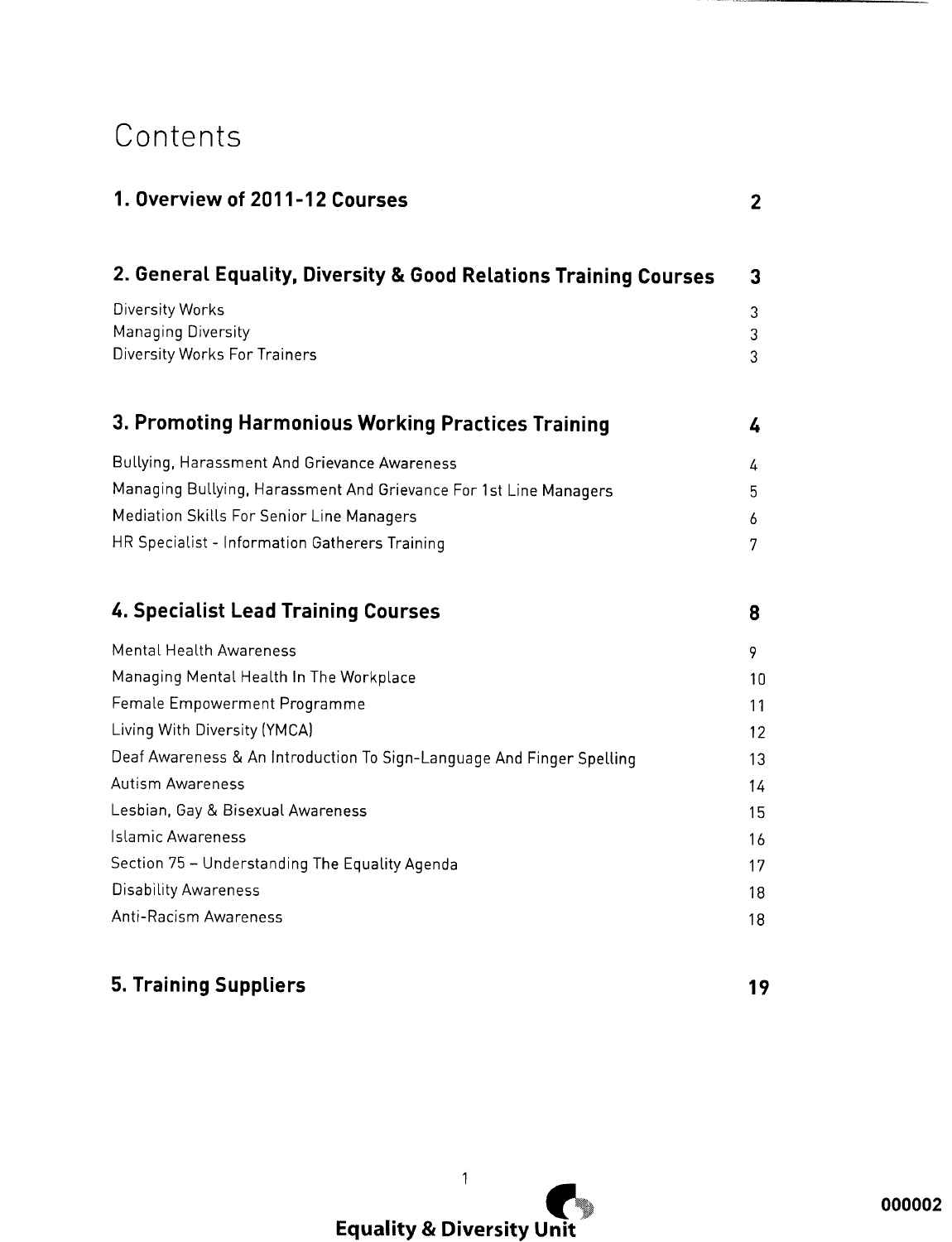# 1. Overview of 2011-12 Courses

## **General Diversity Training Courses**

- $1.$ Diversity Works
- $2.$ **Managing Diversity**
- $\mathcal{R}$ **Diversity Works For Trainers**

## **Promoting Harmonious Working Practice Training**

- $\overline{4}$ . Bullying, Harassment And Grievance Awareness
- 5. Managing Bullying, Harassment And Grievance For 1st Line Managers
- 6. Mediation Skills For Line Managers NEW 2011
- $7<sub>1</sub>$ HR Specialist - Information Gatherers Training NEW 2011

## **Specialist Lead Training Courses**

- 8. **Mental Health Awareness**
- 9. Managing Mental Health In The Workplace
- $10<sub>1</sub>$ Deaf Awareness/Introduction To Sign Language & Finger Spelling
- $11.$ **Autism Awareness**
- $12.$ Lesbian, Gay And Bisexual Awareness
- $13.$ Anti-Racism Training
- $14.$ **Islamic Awareness**
- $15.$ Section 75 - Understanding The Equality Agenda
- $16.$ Female Empowerment Programme

## **E-Learning Courses**

- $17.$ Diversity Now
- Disability And The Police  $18.$
- 19. Bullying & Harassment Awareness
- $20.$ **Grievance Awareness**
- $21<sub>1</sub>$ Mental Health

#### In addition, there is a wide variety of local and national organisations that offer valuable learning solutions in relation to equality and diversity topics.

- Labour Relations Agency http://www.lra.org.uk/
- Equality Commission http://www.equalityni.org/site/default.asp?secid=home
- Legal Island http://www.legal-island.com/events/all-events/

The above courses must be booked directly with the specific organisations and paid for from Local budgets.

**Equality & Diversity Unit** 

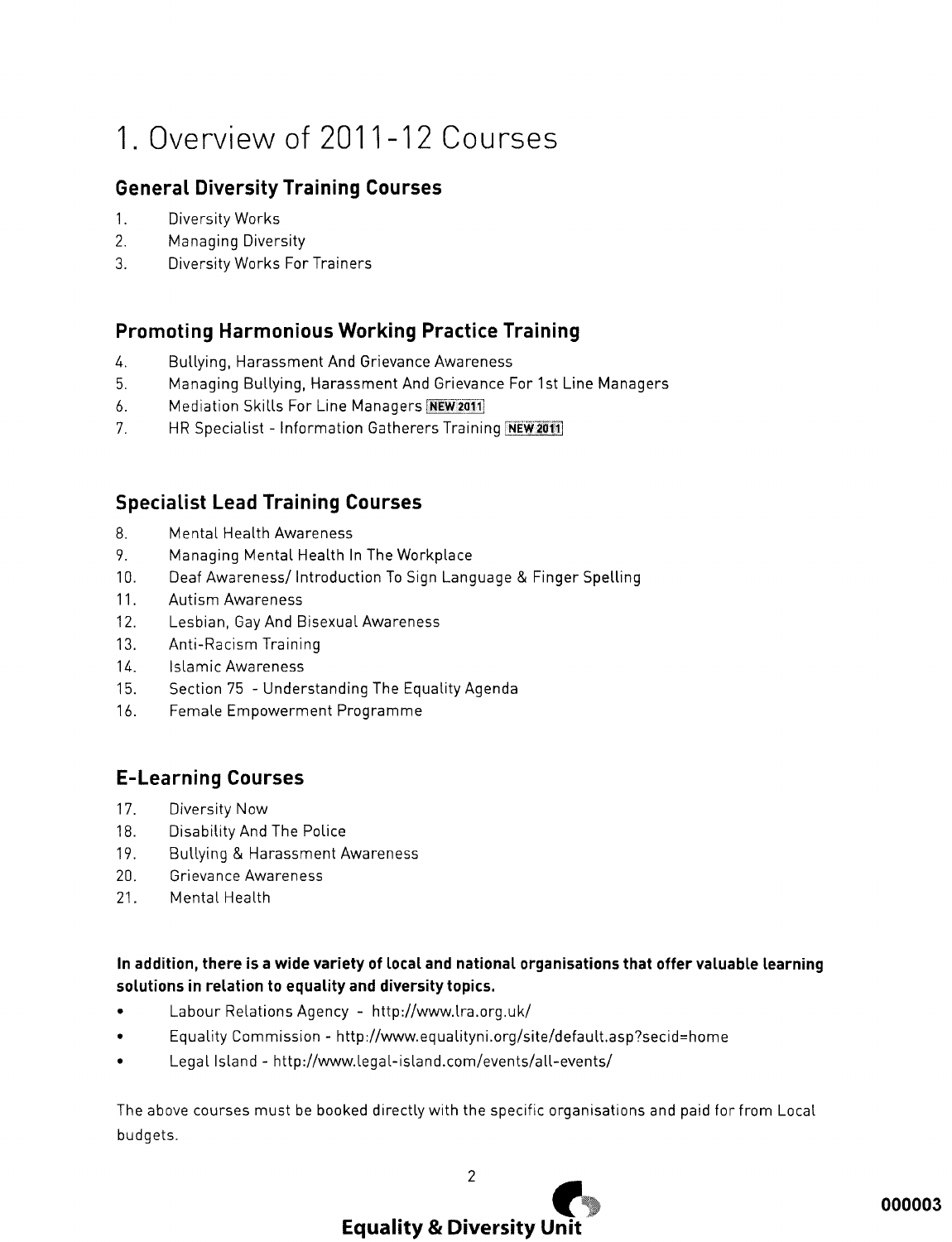# 2. General Equality, Diversity & Good Relations **Training Courses**

The following courses are offered to the organisation and can be tailored to fit the needs and requirements of local issues -

## **Diversity Works**

Purpose: To give participants baseline knowledge of equality and diversity legislation, best practice and related organisational expectations.

#### **Learning Outcomes:**

- Develop an understanding of diversity, culture, equality and the dynamics of difference
- Develop an understanding of the impact of prejudice, assumptions and power
- Understand how equality legislation and diversity best practice is practical within the workplace
- Develop knowledge on diversity in a changing environment

## **Managing Diversity**

Purpose: To raise awareness of the manager's roles and responsibilities, legislation and organisational policies linked to equality legislation and diversity best practice.

#### **Learning Outcomes:**

- Revisit understanding of diversity, culture, equality and the dynamics of difference.
- Revisit the impact of prejudice, assumptions and power  $\bullet$
- Recognise how diversity functions in managing change and the role of a manager in pro-actively addressing situations that this may cause
- Highlight the relevant employment best practice and legislation when managing teams

## **Diversity Works for Trainers**

Purpose: To help build trainer's confidence and knowledge to transfer equality and diversity topics to learners, and manage equality and diversity issues whilst in the learning environment.

#### **Learning Outcomes:**

- Enable trainers to confidently blend equality and diversity topics throughout training
- Review equality and diversity legislation & best practice and how this impacts on the  $\bullet$ training environment
- Enable trainers to pro-actively address equality and diversity issues within the training environment

If your District/Department is interested in delivering any of the above courses please contact zEquality with your request.

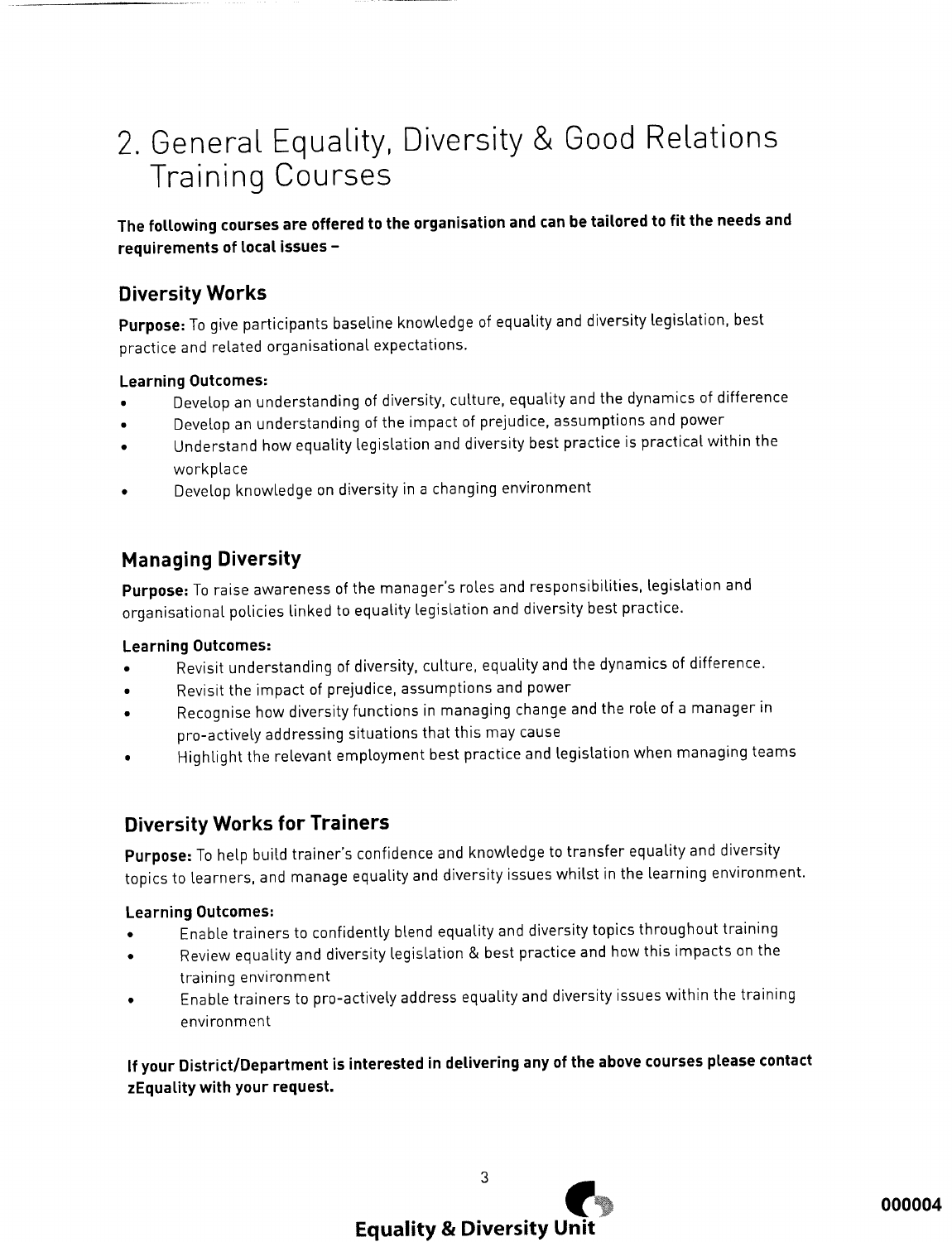# 3. Promoting Harmonious Working Practices Training

The following courses have been devised to help promote a more harmonious, fair and equitable working environment for all personnel within the Police Service of Northern Ireland

## **Bullying, Harassment and Grievance Awareness**

|                      |              |                                                                          | harassment and grievance in the workplace. | policies and behavioural expectations in relation to bullying, |  |  |
|----------------------|--------------|--------------------------------------------------------------------------|--------------------------------------------|----------------------------------------------------------------|--|--|
| Learning             |              |                                                                          |                                            | Understand the terms bullying, harassment and grievance        |  |  |
| Outcomes:            |              | Recognise bullying and /or harassment in the workplace                   |                                            |                                                                |  |  |
|                      |              |                                                                          |                                            | Understand the impact of bullying and/or harassment            |  |  |
|                      | $\bullet$    |                                                                          |                                            | Know the PSNI policy and the legal position                    |  |  |
|                      |              |                                                                          |                                            | Understand individual rights and responsibilities              |  |  |
| Audience:            |              | All officers and staff                                                   |                                            |                                                                |  |  |
| Method:              |              | 2 1/2 hour information session with questions and<br>answers throughout. |                                            |                                                                |  |  |
| <b>Course Dates:</b> | <b>Dates</b> |                                                                          | <b>Venue</b>                               | <b>Times</b>                                                   |  |  |
| Course 1             |              |                                                                          |                                            | 09.30-12.00                                                    |  |  |
| Course 2             |              |                                                                          |                                            | 09.30-12.00                                                    |  |  |
| Course 3             |              |                                                                          |                                            | 13.30-16.00                                                    |  |  |
| Course 4             |              |                                                                          |                                            | 13.30-16.00                                                    |  |  |
|                      |              |                                                                          |                                            |                                                                |  |  |

#### **Not relevant to Request**

To book a place on one of the above courses please logon to Campus Online.

4 **Equality & Diversity Unit**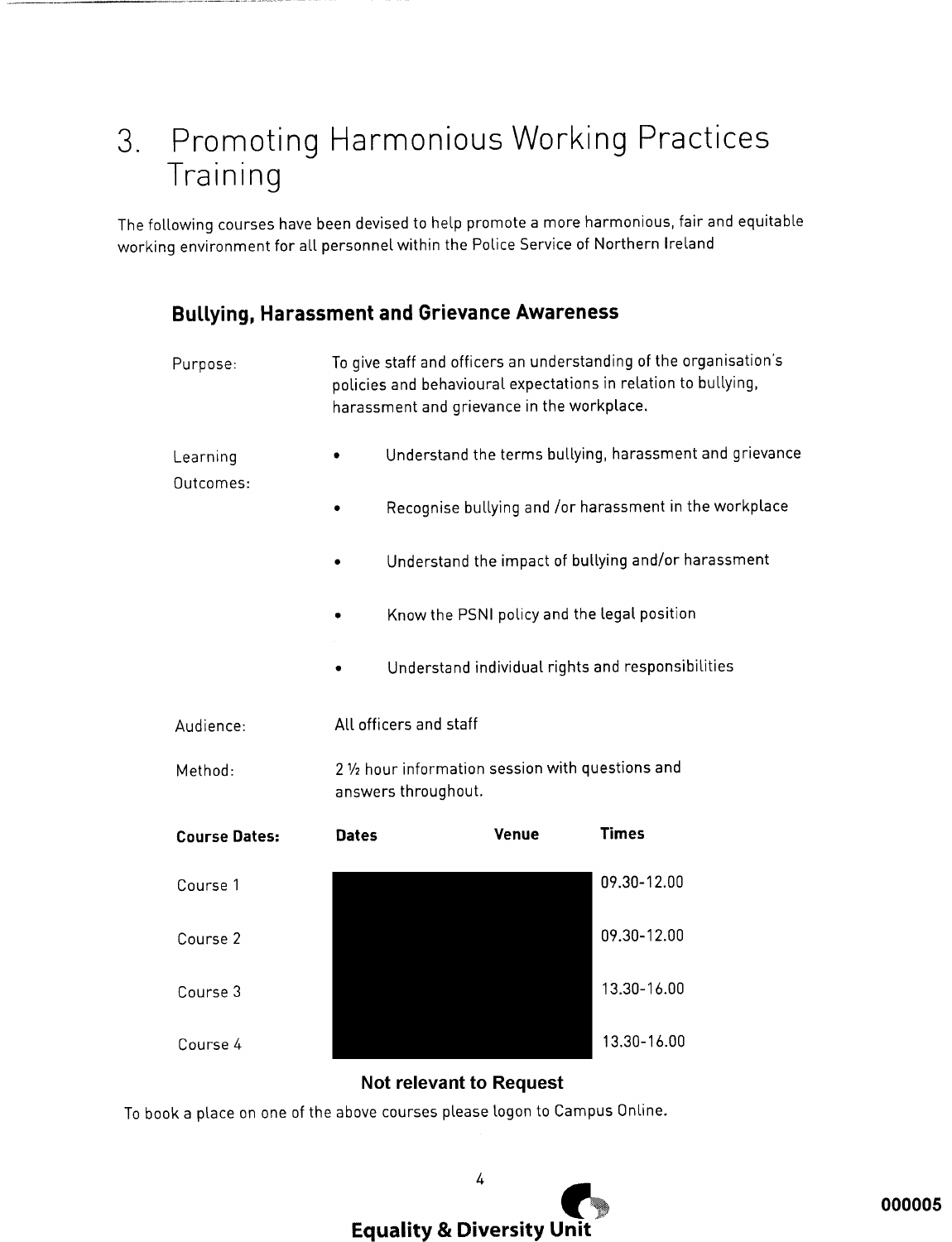## Managing Bullying, Harassment and Grievance for 1st Line Managers

|                       | natar | Timac<br>Vonuo                                                                                                                                                                                                                                                       |
|-----------------------|-------|----------------------------------------------------------------------------------------------------------------------------------------------------------------------------------------------------------------------------------------------------------------------|
|                       |       | Simulated activities - participative and interactive                                                                                                                                                                                                                 |
| Method:               |       | 1 day module                                                                                                                                                                                                                                                         |
| Audience:             |       | Line Managers                                                                                                                                                                                                                                                        |
|                       |       | Give managers the opportunity to work through bullying,<br>harassment and grievance practical scenarios                                                                                                                                                              |
|                       |       | Ensure managers are aware of their role and responsibilities<br>in relation to managing bullying, harassment or grievance<br>complaints informally and formally                                                                                                      |
|                       |       | Ensure managers are aware of the related policies and<br>procedures                                                                                                                                                                                                  |
| Learning<br>Outcomes: |       | Ensure managers are aware of the organisational and legal<br>context                                                                                                                                                                                                 |
| Purpose:              |       | To guide and support managers to help prevent/recognise/ and<br>manage bullying, harassment and grievance issues within the<br>workplace. This course aims to enable managers to appropriately<br>and effectively address with confidence conflict in the workplace. |

| <b>Course Dates:</b> | <b>Dates</b> | <b>Venue</b> | Times       |
|----------------------|--------------|--------------|-------------|
| Course 1             |              |              | 09.30-16.30 |
| Course 2             |              |              | 09.30-16.30 |

## **Not relevant to Request**

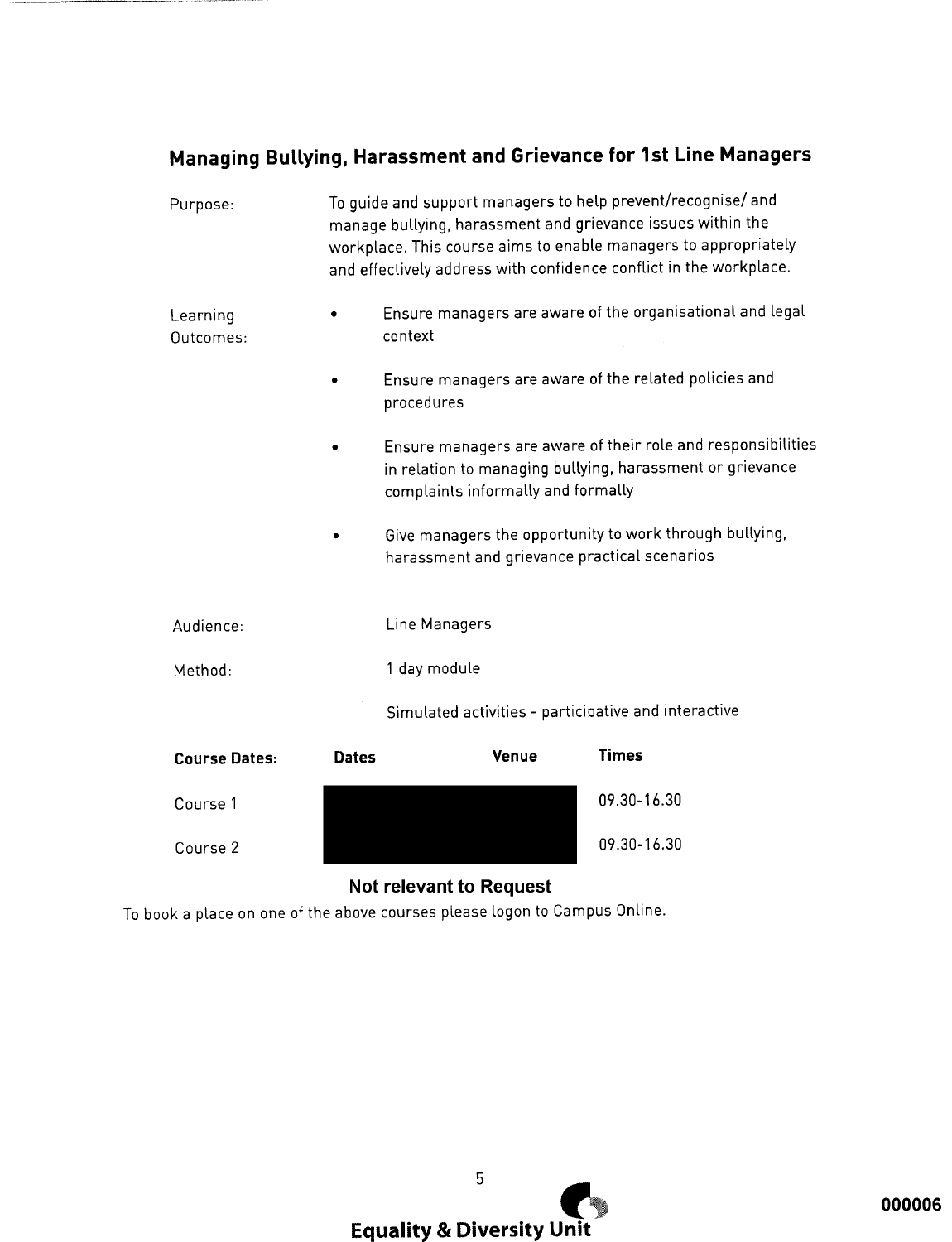## **Mediation Skills for Senior Line Managers**

| Purpose:              | outcome.     | To assist staff/officers to engage constructively with the mediation<br>processes to effectively resolve conflict. Themes covered will be to<br>fully understand the steps of conflict, and highlight the importance<br>and skill of remaining impartial during mediation to a successful |              |
|-----------------------|--------------|-------------------------------------------------------------------------------------------------------------------------------------------------------------------------------------------------------------------------------------------------------------------------------------------|--------------|
| Learning<br>Outcomes: |              | To equip managers with the skills to enable them to<br>successfully support staff through conflict                                                                                                                                                                                        |              |
|                       |              | To help managers understand how to prepare for and run<br>a mediation session                                                                                                                                                                                                             |              |
|                       |              | To help managers to understand the process of mediation<br>in tackling bullying, poor performance, absence,<br>inappropriate behaviour, etc                                                                                                                                               |              |
|                       |              | To guide managers towards how to successfully influence<br>and negotiate to seek consensus/action plan                                                                                                                                                                                    |              |
|                       |              | To help managers ability to strengthen informal resolution<br>options rather than escalating issues through formal<br>procedures                                                                                                                                                          |              |
| Audience:             |              | <b>Senior Line Managers</b>                                                                                                                                                                                                                                                               |              |
| Method:               |              | 3 day module                                                                                                                                                                                                                                                                              |              |
|                       |              | Simulated activities - participative and interactive                                                                                                                                                                                                                                      |              |
| <b>Course Dates:</b>  | <b>Dates</b> | Venue                                                                                                                                                                                                                                                                                     | <b>Times</b> |
| Course 1              |              |                                                                                                                                                                                                                                                                                           | 09.30-16.30  |
| Course 2              |              |                                                                                                                                                                                                                                                                                           | 09.30-16.30  |
| Course 3              |              |                                                                                                                                                                                                                                                                                           | 09.30-16.30  |

## **Not relevant to Request**

There are targeted delegates selected for application onto this course. All applications are received directly via zEquality.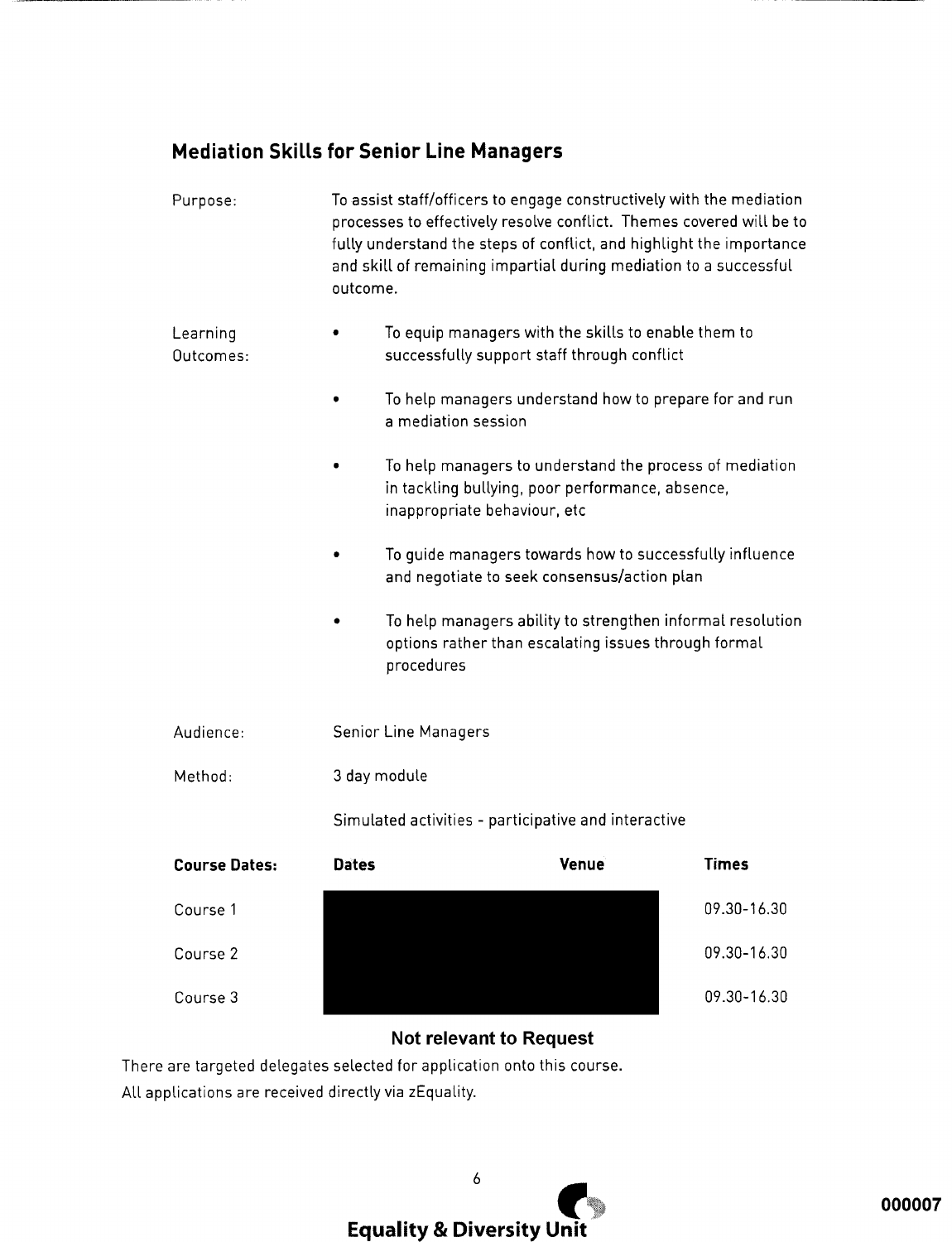## HR Specialist - Information Gatherers Training

| Purpose:              |              | To provide an understanding of the Information Gatherer role and<br>responsibilities, legislation and organisational policies linked to<br>Equality legislation and Diversity best practice and enables HR<br>Managers to conduct thorough and appropriate investigations. |              |
|-----------------------|--------------|----------------------------------------------------------------------------------------------------------------------------------------------------------------------------------------------------------------------------------------------------------------------------|--------------|
| Learning<br>Outcomes: |              | An overview of what makes a successful information<br>gathering exercise                                                                                                                                                                                                   |              |
|                       |              | Practical interviewing and analysis skills that assist the<br>Information Gatherer in conducting investigations                                                                                                                                                            |              |
|                       |              | Guidance on appropriate report writing                                                                                                                                                                                                                                     |              |
| Audience:             |              | <b>HR Specialists</b>                                                                                                                                                                                                                                                      |              |
| Method:               |              | Simulated activities - participative and interactive                                                                                                                                                                                                                       |              |
| <b>Course Dates:</b>  | <b>Dates</b> | <b>Venue</b>                                                                                                                                                                                                                                                               | <b>Times</b> |
| Course 1              |              |                                                                                                                                                                                                                                                                            | 09.30-16.30  |
| Course 2              |              |                                                                                                                                                                                                                                                                            | 09.30-16.30  |
| Course 3              |              |                                                                                                                                                                                                                                                                            | 09.30-16.30  |

## **Not relevant to Request**

There are targeted delegates selected for application onto this course. All applications are received directly via zEquality.

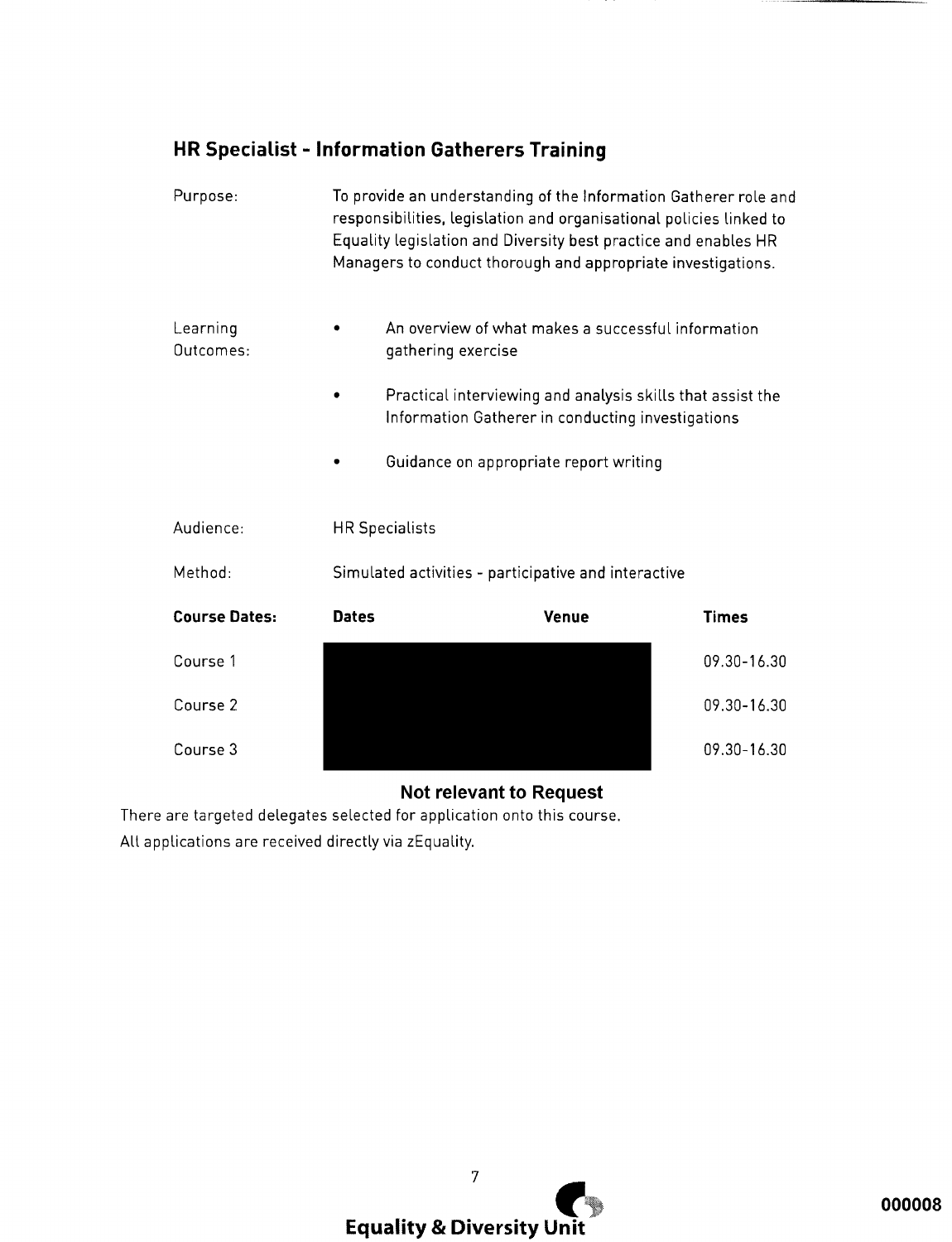# 4. Specialist Lead Training Courses

The following training courses are designed and delivered by local community subject experts. This supports the Equality and Diversity's Training ethos believing that specialist subjects should be delivered by local subject experts from the communities and support groups of the public we are employed to serve and protect.

This training method gives delegates an invaluable opportunity to meet and directly train with the community specialist and ask open and honest questions to help best improve upon our service delivery to their specific area of our community.

All the following courses are available to view and book on eServices/Campus/Department **Training/Equality & Diversity Training:** 

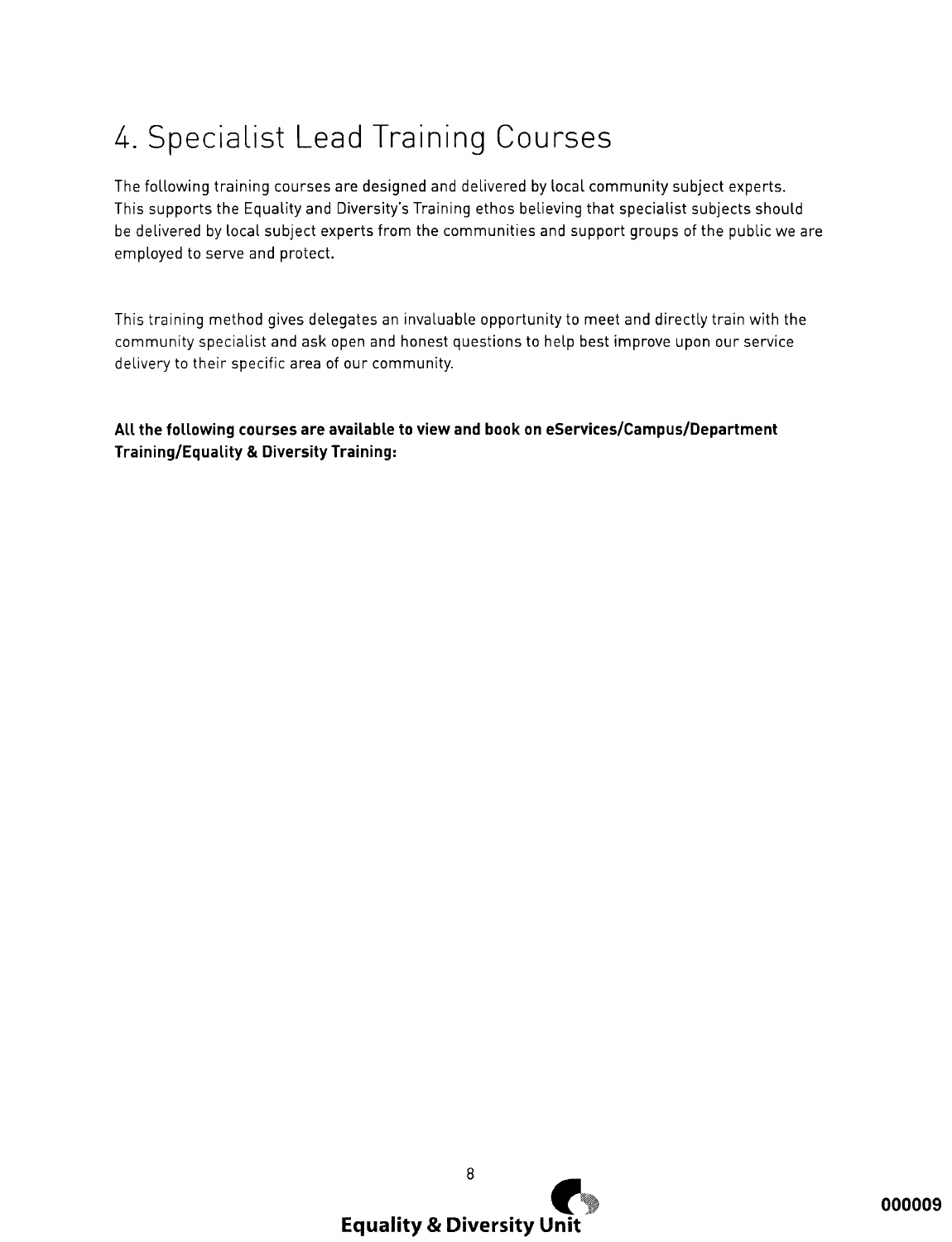## **Mental Health Awareness**

| Purpose:              |              | To create an understanding of mental health, the related legislation,<br>and the implications on the service the police provide to customers<br>with mental illnesses. |              |  |
|-----------------------|--------------|------------------------------------------------------------------------------------------------------------------------------------------------------------------------|--------------|--|
| Learning<br>Outcomes: |              | Understand mental illness and the related stigma                                                                                                                       |              |  |
|                       |              | Recognise key mental illness signs and symptoms                                                                                                                        |              |  |
|                       |              | Discuss police powers under Mental Health (NI) Order                                                                                                                   |              |  |
|                       |              | Share good practice in dealing with mentally unwell clients                                                                                                            |              |  |
|                       |              | Apply learning through discussion and application to<br>practical scenarios                                                                                            |              |  |
| Audience:             |              | Officers and staff with appropriate work related rationale.                                                                                                            |              |  |
| Method:               |              | 1 day module                                                                                                                                                           |              |  |
|                       |              | Simulated activities - participative and interactive                                                                                                                   |              |  |
| <b>Course Dates:</b>  | <b>Dates</b> | Venue                                                                                                                                                                  | <b>Times</b> |  |
| Course:1              |              |                                                                                                                                                                        | 09.30-16.30  |  |
| Course:2              |              |                                                                                                                                                                        | 09.30-16.30  |  |
| Course:3              |              |                                                                                                                                                                        | 09.30-16.30  |  |
| Course:4              |              |                                                                                                                                                                        | 09.30-16.30  |  |
| Course 5              |              |                                                                                                                                                                        | 09.30-16.30  |  |

**Not relevant to Request**<br>To book a place and for further information on dates, please refer to Campus Online.

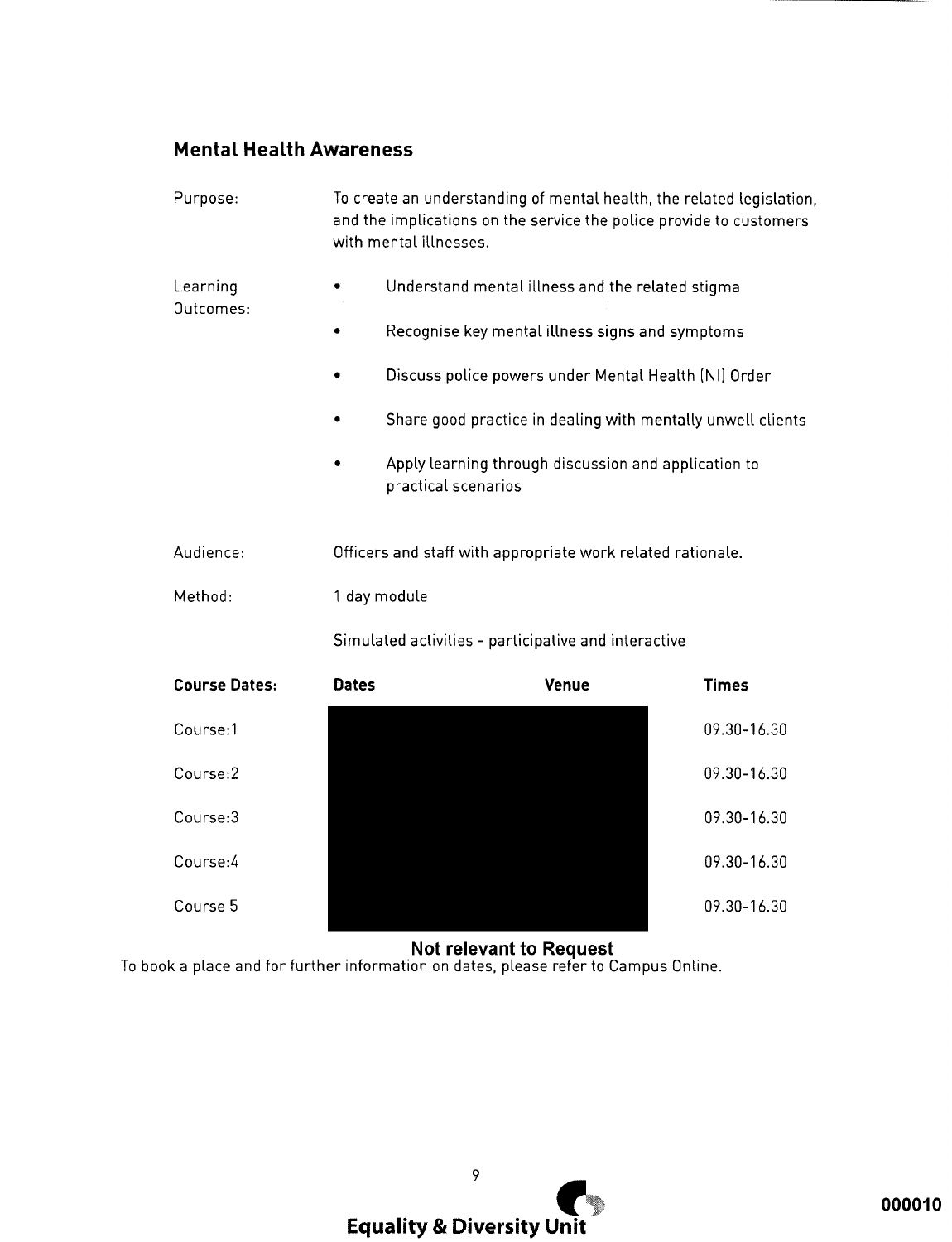## Managing Mental Health in the Workplace

| Purpose:              |                                                      | To create an understanding of mental health, the related legislation,<br>and the implications on the Service for line managers as well as<br>equipping them with the skills required to deal with mental illness /<br>wellbeing within teams. |              |  |
|-----------------------|------------------------------------------------------|-----------------------------------------------------------------------------------------------------------------------------------------------------------------------------------------------------------------------------------------------|--------------|--|
| Learning<br>Outcomes: |                                                      | Understand mental illness and the related stigma                                                                                                                                                                                              |              |  |
|                       |                                                      | Recognise key mental illness signs and symptoms                                                                                                                                                                                               |              |  |
|                       |                                                      | Understand the effect of mental illness on the individual, the<br>team and the organisation                                                                                                                                                   |              |  |
|                       |                                                      | Understand the key principles of the Disability Discrimination<br>Act                                                                                                                                                                         |              |  |
|                       |                                                      | Detail the support structures within PSNI                                                                                                                                                                                                     |              |  |
|                       |                                                      | Learn how to support people with mental illness                                                                                                                                                                                               |              |  |
|                       |                                                      | Understand how to keep team members well                                                                                                                                                                                                      |              |  |
| Audience:             |                                                      | First Line Managers and above                                                                                                                                                                                                                 |              |  |
| Method:               | 1 day module                                         |                                                                                                                                                                                                                                               |              |  |
|                       | Simulated activities - participative and interactive |                                                                                                                                                                                                                                               |              |  |
| <b>Course Dates:</b>  | <b>Dates</b>                                         | Venue                                                                                                                                                                                                                                         | <b>Times</b> |  |
| Course 1              |                                                      |                                                                                                                                                                                                                                               | 09.30-16.30  |  |

## **Not relevant to Request**

To book a place and for further information on dates, please refer to Campus Online.

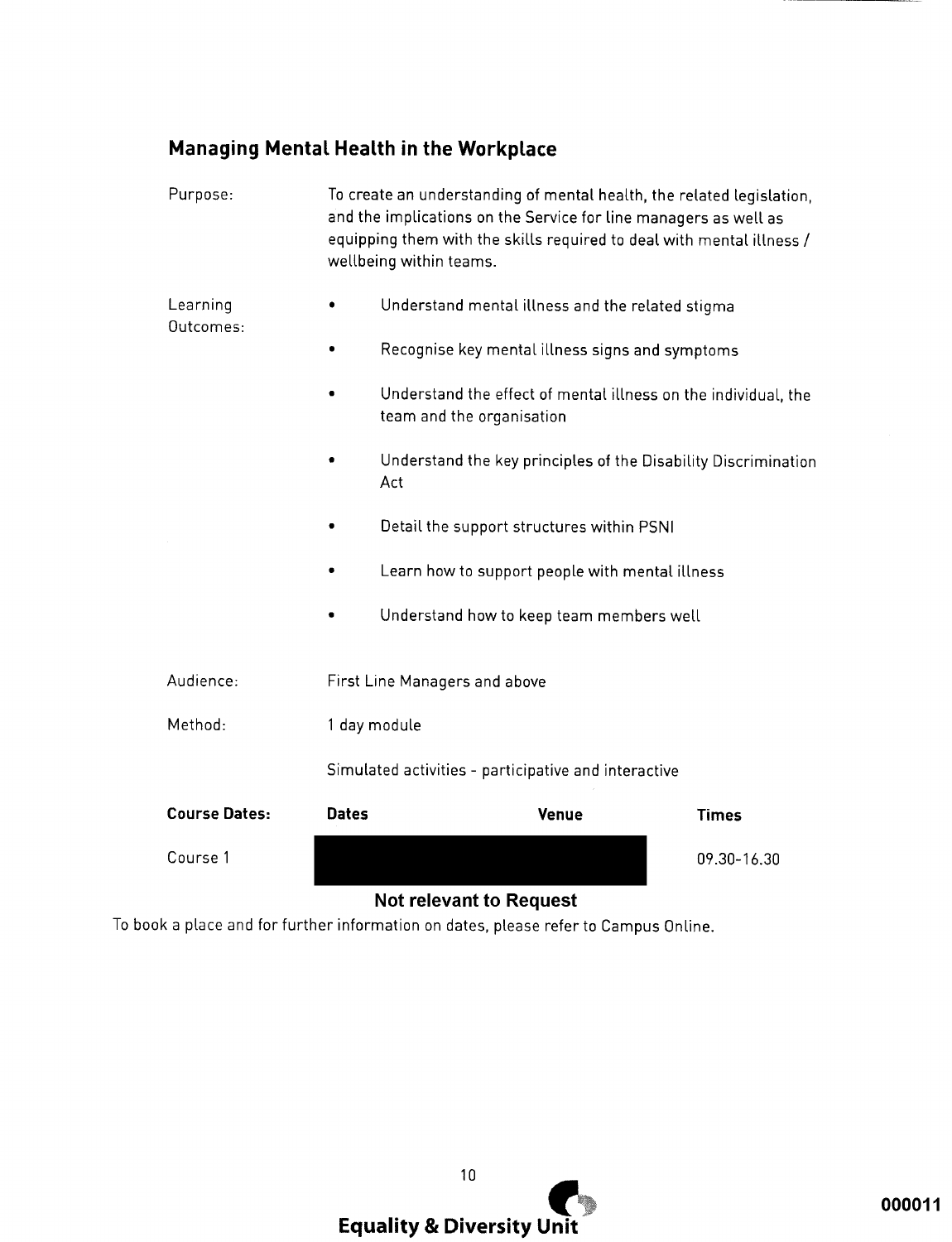## **Female Empowerment Programme**

| Purpose:              |              | To enable women to develop practical methods to maximise lateral<br>development and promotion prospects through enriching personal<br>and professional confidence. |              |  |
|-----------------------|--------------|--------------------------------------------------------------------------------------------------------------------------------------------------------------------|--------------|--|
| Learning<br>Outcomes: |              | To increase social intelligence and subsequently situational<br>awareness and clarity of language                                                                  |              |  |
|                       |              | To increase personal resilience                                                                                                                                    |              |  |
|                       |              | To challenge self-limiting beliefs                                                                                                                                 |              |  |
|                       |              | To enrich personal and professional confidence                                                                                                                     |              |  |
|                       |              | To enable women to develop practical methods to maximise<br>lateral development and promotion prospects                                                            |              |  |
| Audience:             |              | Sergeants & EOII's                                                                                                                                                 |              |  |
| Method:               |              | Module $1 = 2$ days, one-to-one coaching session, Module $2 = 2$ days                                                                                              |              |  |
| <b>Course Dates:</b>  | <b>Dates</b> | <b>Venue</b>                                                                                                                                                       | <b>Times</b> |  |
| Course:1              |              |                                                                                                                                                                    | 09.30-16.30  |  |
| Course:2              |              |                                                                                                                                                                    | 09.30-16.30  |  |
| Course:3              |              |                                                                                                                                                                    | 09.30-16.30  |  |

## **Not relevant to Request**

There are targeted delegates selected for application onto this course. All applications are received directly via zEquality.

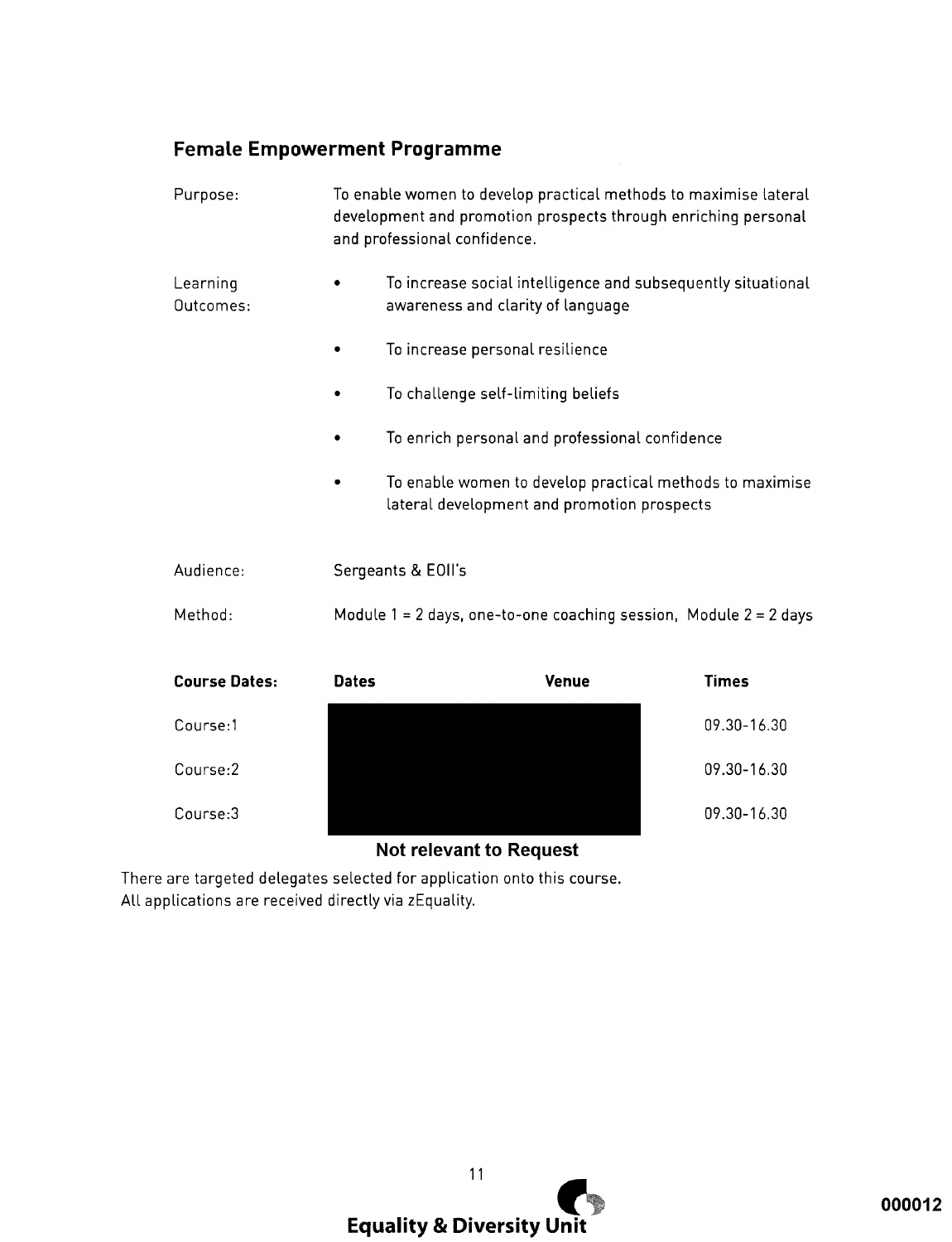## **Living With Diversity (YMCA)**

| Purpose:              | This programme is an experiential learning programme developed<br>by YMCA Ireland. The programme has been designed for those<br>engaged in community, youth and schools work and have an interest<br>in addressing personal, community and societal issues relating to<br>the Northern Ireland context. |  |  |
|-----------------------|---------------------------------------------------------------------------------------------------------------------------------------------------------------------------------------------------------------------------------------------------------------------------------------------------------|--|--|
| Learning<br>Outcomes: | To equip youth and/or community workers and<br>educationalists with the skills, knowledge and values to<br>support the improvement of community relations in their<br>contexts                                                                                                                          |  |  |
|                       | To provide an opportunity for personal development while<br>exploring issues and concepts such as inequality,<br>interdependence, diversity and peace building.                                                                                                                                         |  |  |
|                       | To explore a range of media, approaches and methods that<br>contributes to the development of a shared society.                                                                                                                                                                                         |  |  |
|                       | To reflect on themes which are relevant to the N.I context<br>e.g. healing, democracy, citizenship, political discussion,<br>conflict, awareness of prejudice and discrimination.                                                                                                                       |  |  |
|                       | As part of the programme there is an opportunity to plan,<br>facilitate and evaluate a community relations project.                                                                                                                                                                                     |  |  |
| Audience:             | Living With Diversity is open to senior officers/staff who play a role<br>in developing skills, knowledge and values in community relations                                                                                                                                                             |  |  |
| Method:               | Four 2 day modules (8 days in total)                                                                                                                                                                                                                                                                    |  |  |
|                       | Simulated activities - participative and interactive                                                                                                                                                                                                                                                    |  |  |

#### **Course Booking Information:**

This course runs throughout the year and is co-ordinated through the YMCA/Equality and Diversity Unit. Please email zEquality if you would like more information.

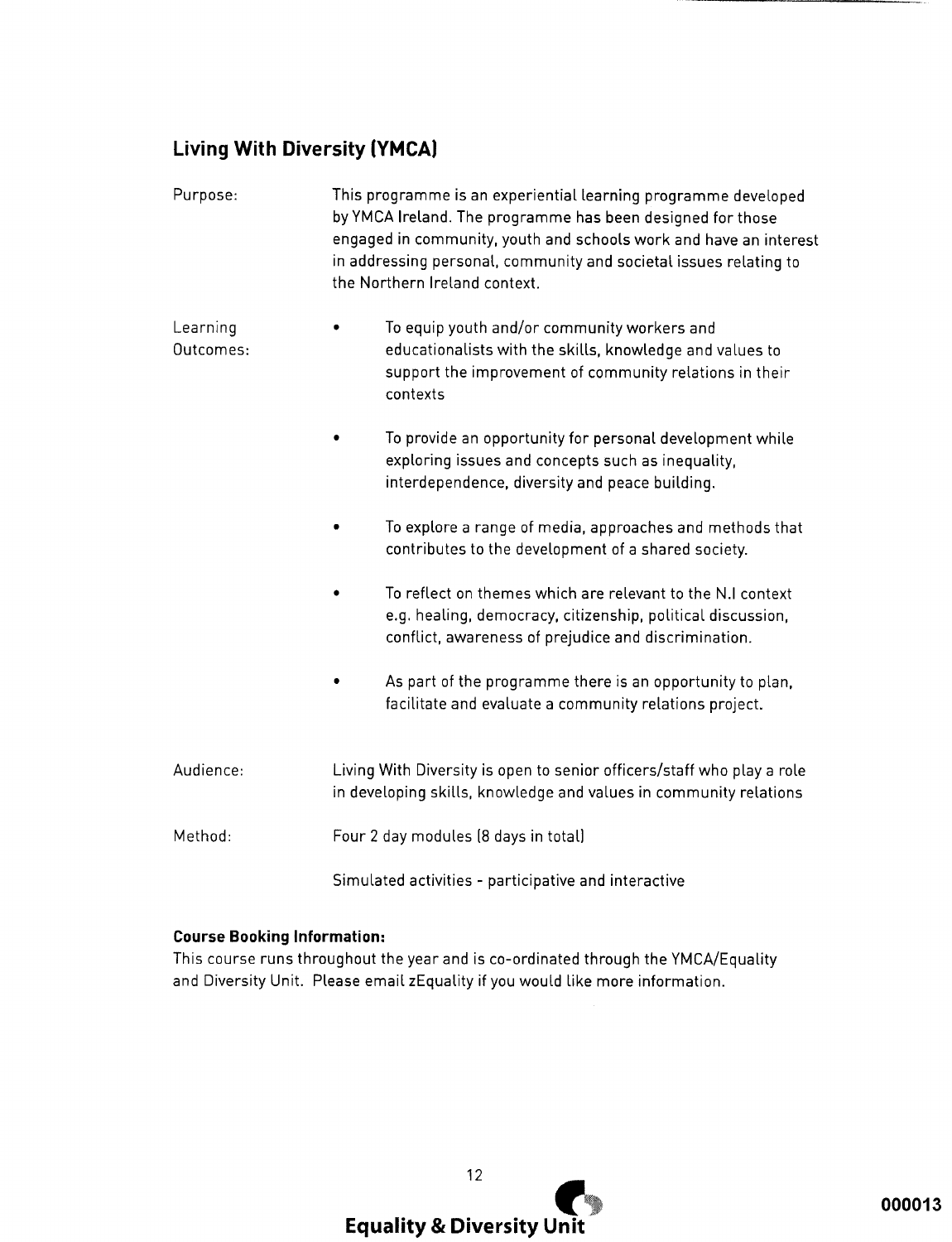## **Deaf Awareness &** An Introduction to Sign-Language and Finger Spelling

| Purpose:              |                                              | To enable officers and staff to project a positive attitude and<br>professional service towards deaf service users and staff. |             |  |
|-----------------------|----------------------------------------------|-------------------------------------------------------------------------------------------------------------------------------|-------------|--|
| Learning<br>Outcomes: |                                              | Facilitate an understanding of deaf culture                                                                                   |             |  |
|                       |                                              | Allow professionals to meet their obligations to provide<br>equality in their service provision                               |             |  |
|                       |                                              | Learn about the deaf community and their language: British<br>Sign Language/Irish Sign Language                               |             |  |
|                       |                                              | Identify unnecessary barriers to deaf people and proactively<br>identify areas for improvement within our workplace           |             |  |
| Audience:             |                                              | All staff and officers with appropriate work related rationale                                                                |             |  |
| Method:               |                                              | 1 day module -                                                                                                                |             |  |
|                       | AM session = Deaf Awareness,                 |                                                                                                                               |             |  |
|                       | PM session = Sign-language & Finger Spelling |                                                                                                                               |             |  |
|                       |                                              | Simulated activities - participative and interactive                                                                          |             |  |
| <b>Course Dates:</b>  | <b>Dates</b>                                 | <b>Venue</b>                                                                                                                  | Times       |  |
| Course: 1             |                                              |                                                                                                                               | 09.30-16.30 |  |

## **Not relevant to Request**

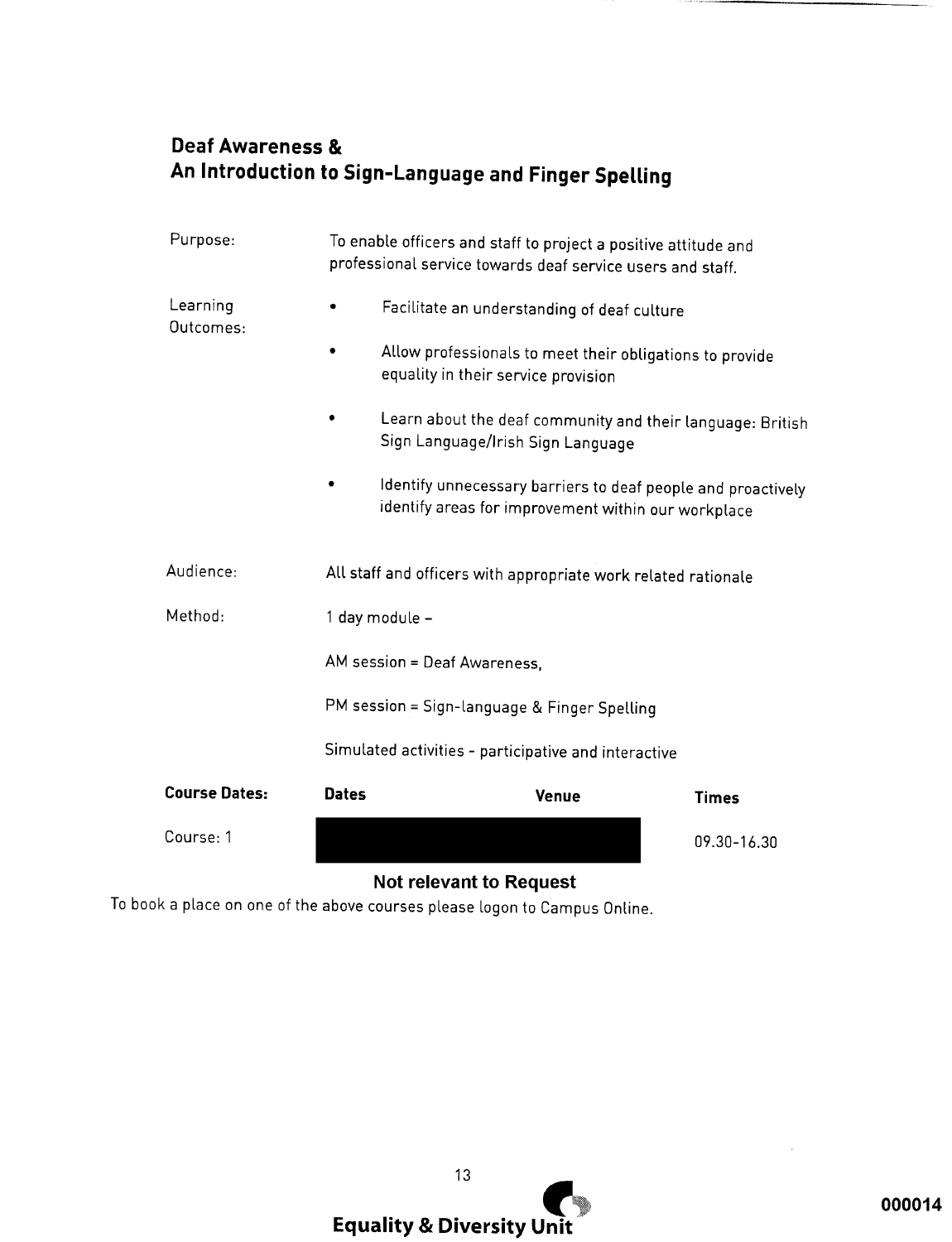## **Autism Awareness**

| Purpose:              |              | To provide an understanding of Autism Spectrum Disorder to<br>enable the PSNI to respond appropriately                             |              |
|-----------------------|--------------|------------------------------------------------------------------------------------------------------------------------------------|--------------|
| Learning<br>Outcomes: |              | Identify the main features associated with ASD                                                                                     |              |
|                       |              | Describe how ASD may affect the individual and the<br>difficulties encountered                                                     |              |
|                       |              | Illustrate how an individual with ASD may come into contact<br>with the Criminal Justice System and how this may impact<br>on them |              |
|                       |              | Demonstrate ways to approach individuals when dealing<br>with particular situations                                                |              |
| Audience:             |              | All staff and officers with appropriate work related rationale                                                                     |              |
| Method:               | 1 day module |                                                                                                                                    |              |
|                       |              | Simulated activities - participative and interactive                                                                               |              |
| <b>Course Dates:</b>  | <b>Dates</b> | Venue                                                                                                                              | <b>Times</b> |
| Course: 1             |              |                                                                                                                                    | 09.30-16.30  |
| Course: 2             |              |                                                                                                                                    | 09.30-16.30  |

## **Not relevant to Request**

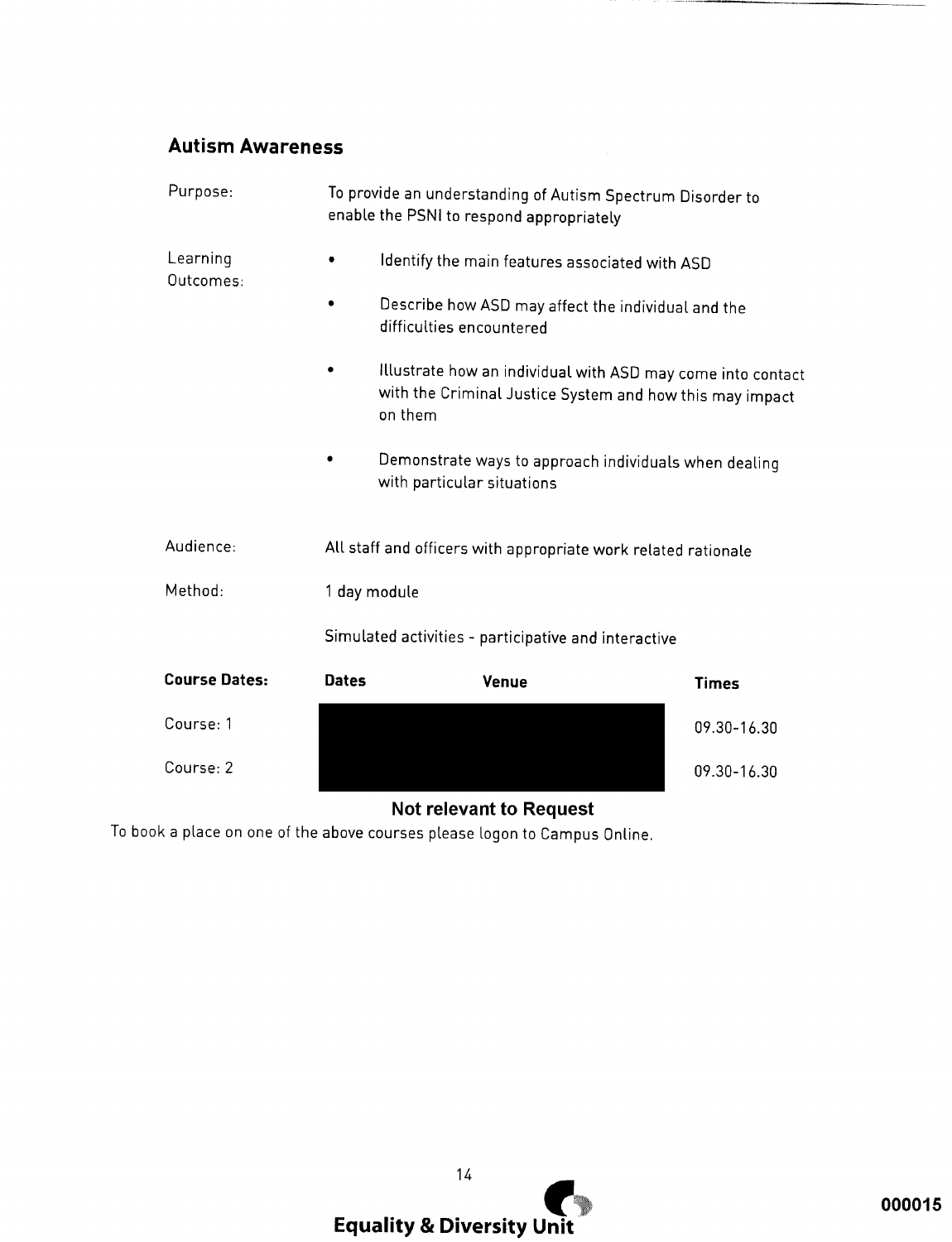## Lesbian, Gay & Bisexual Awareness

| Purpose:              | To increase awareness of issues relating to the lesbian, gay and<br>bisexual community and inform officers and staff of PSNI policy<br>and best practice when dealing with members of the community. |                                                                                                                          |              |  |
|-----------------------|------------------------------------------------------------------------------------------------------------------------------------------------------------------------------------------------------|--------------------------------------------------------------------------------------------------------------------------|--------------|--|
| Learning<br>Outcomes: |                                                                                                                                                                                                      | Clarify PSNI policy in dealing with and recording homophobic<br>hate crimes                                              |              |  |
|                       |                                                                                                                                                                                                      | Highlight issues relating to the lesbian, gay and bisexual<br>community and best practice when dealing with these issues |              |  |
|                       |                                                                                                                                                                                                      | Recognise how diversity awareness can have a positive<br>influence on how PSNI is viewed                                 |              |  |
| Audience:             | All staff and officers with appropriate work related rationale                                                                                                                                       |                                                                                                                          |              |  |
| Method:               | 1 day module                                                                                                                                                                                         |                                                                                                                          |              |  |
|                       | Simulated activities - participative and interactive                                                                                                                                                 |                                                                                                                          |              |  |
| <b>Course Dates:</b>  | <b>Dates</b>                                                                                                                                                                                         | <b>Venue</b>                                                                                                             | <b>Times</b> |  |
| Course: 1             |                                                                                                                                                                                                      |                                                                                                                          | 09.30-16.30  |  |
| Course: 2             |                                                                                                                                                                                                      |                                                                                                                          | 09.30-16.30  |  |
| Course: 3             |                                                                                                                                                                                                      |                                                                                                                          | 09.30-16.30  |  |
| Course: 4             |                                                                                                                                                                                                      |                                                                                                                          | 09.30-16.30  |  |

## **Not relevant to Request**

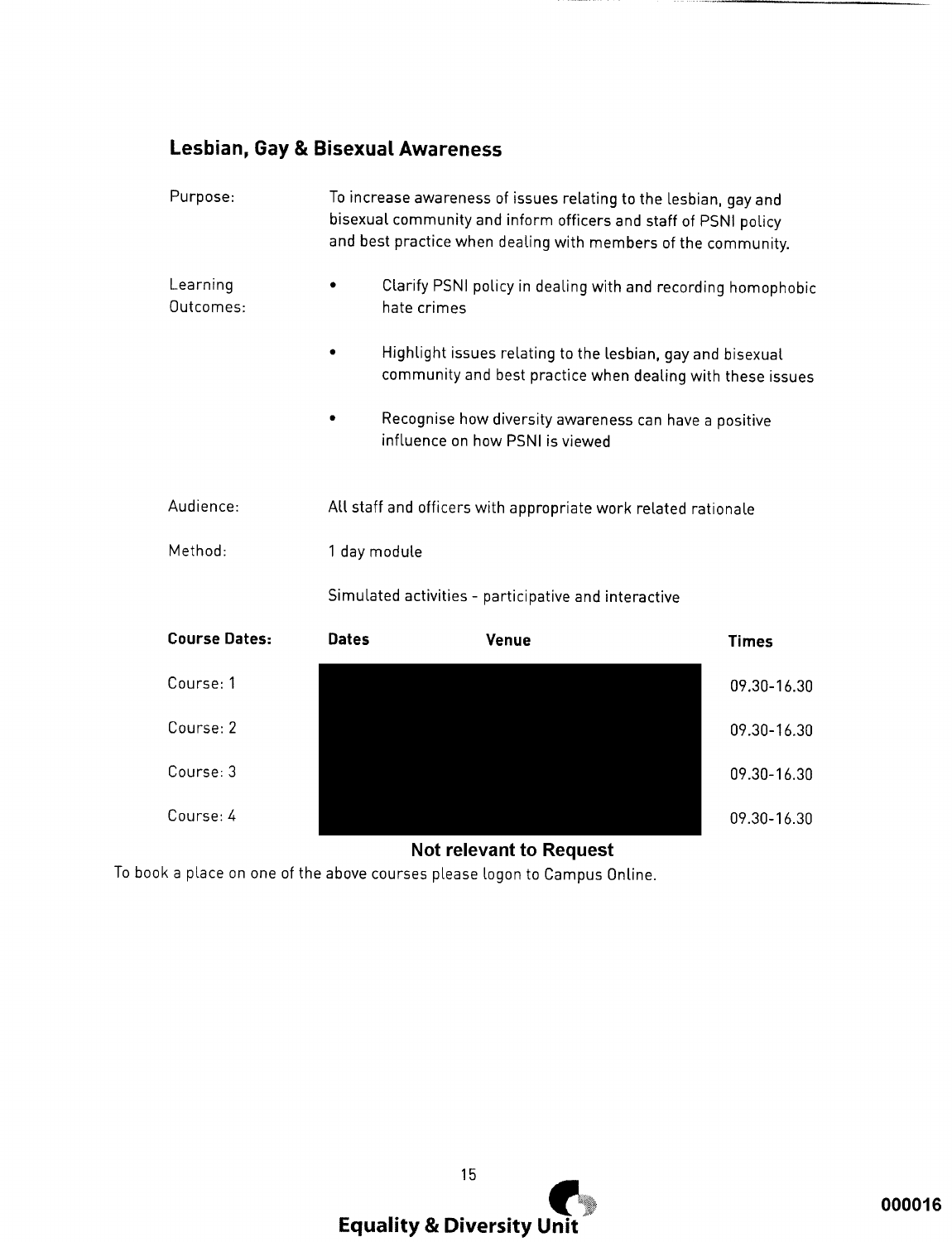## **Islamic Awareness**

| Purpose:              | To increase awareness of issues relating to the Muslim community<br>and inform officers and staff of PSNI policy and best practice when<br>dealing with members of this community. |                                                                                                             |              |  |  |
|-----------------------|------------------------------------------------------------------------------------------------------------------------------------------------------------------------------------|-------------------------------------------------------------------------------------------------------------|--------------|--|--|
| Learning<br>Outcomes: |                                                                                                                                                                                    | Provide an overview of key concepts in Islam and Islamic<br>behaviour                                       |              |  |  |
|                       |                                                                                                                                                                                    | Understand the key demographic issues concerning the<br>Muslim community in Northern Ireland                |              |  |  |
|                       |                                                                                                                                                                                    | Demonstrate how these issues impact on service provision<br>and within the workplace                        |              |  |  |
|                       |                                                                                                                                                                                    | Present good practice models of working with Muslim<br>community members                                    |              |  |  |
|                       |                                                                                                                                                                                    | Enable the provision of services that are sensitive and<br>appropriate to the needs of the Muslim community |              |  |  |
|                       |                                                                                                                                                                                    | Challenge misconceptions, negative stereotypes and<br>Islamophobic attitudes and behaviours                 |              |  |  |
| Audience:             | All staff and officers with appropriate work related rationale                                                                                                                     |                                                                                                             |              |  |  |
| Method:               | 1 day module                                                                                                                                                                       |                                                                                                             |              |  |  |
| <b>Course Dates:</b>  | Dates                                                                                                                                                                              | <b>Venue</b>                                                                                                | <b>Times</b> |  |  |
| Course:1              |                                                                                                                                                                                    |                                                                                                             | 09.30-16.30  |  |  |
| Course:2              |                                                                                                                                                                                    |                                                                                                             | 09.30-16.30  |  |  |
| Course:3              |                                                                                                                                                                                    |                                                                                                             | 09.30-16.30  |  |  |

Not relevant to Request

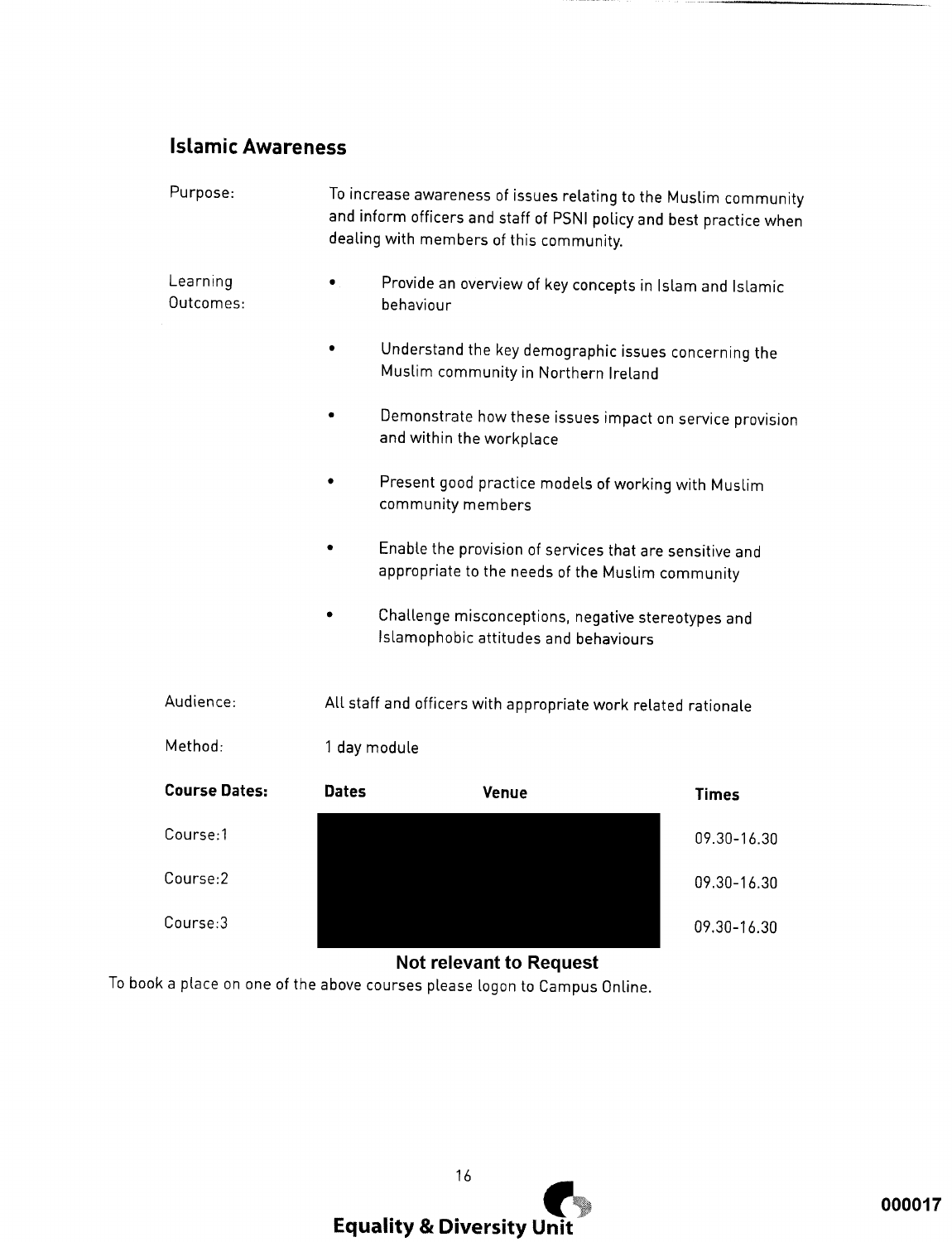## Section 75 - Understanding the Equality Agenda

| Purpose:              | To increase awareness and understanding of the impact that<br>Section 75 of the Northern Ireland Act has on policy writing<br>specifically and the organisation in general. |                                                                                   |              |  |
|-----------------------|-----------------------------------------------------------------------------------------------------------------------------------------------------------------------------|-----------------------------------------------------------------------------------|--------------|--|
| Learning<br>Outcomes: |                                                                                                                                                                             | Understand the principles of Section 75 of the Northern<br>Ireland Act            |              |  |
|                       |                                                                                                                                                                             | Increase knowledge of the groups protected by Section 75                          |              |  |
|                       |                                                                                                                                                                             | Understand the PSNI Equality Scheme and associated<br>Section 75 responsibilities |              |  |
|                       |                                                                                                                                                                             | Understand principles and practice of policy screening                            |              |  |
|                       |                                                                                                                                                                             | Explain how policies and practice can adversely impact on<br>Section 75 groups    |              |  |
| Audience:             |                                                                                                                                                                             | All staff and officers with appropriate work related rationale                    |              |  |
| Method:               | 1 day module                                                                                                                                                                |                                                                                   |              |  |
|                       | Simulated activities - participative and interactive                                                                                                                        |                                                                                   |              |  |
| <b>Course Dates:</b>  | <b>Dates</b>                                                                                                                                                                | <b>Venue</b>                                                                      | <b>Times</b> |  |
| Course:1              |                                                                                                                                                                             |                                                                                   | 09.30-13.30  |  |
| Course:2              |                                                                                                                                                                             |                                                                                   | 09.30-13.30  |  |

## **Not relevant to Request**

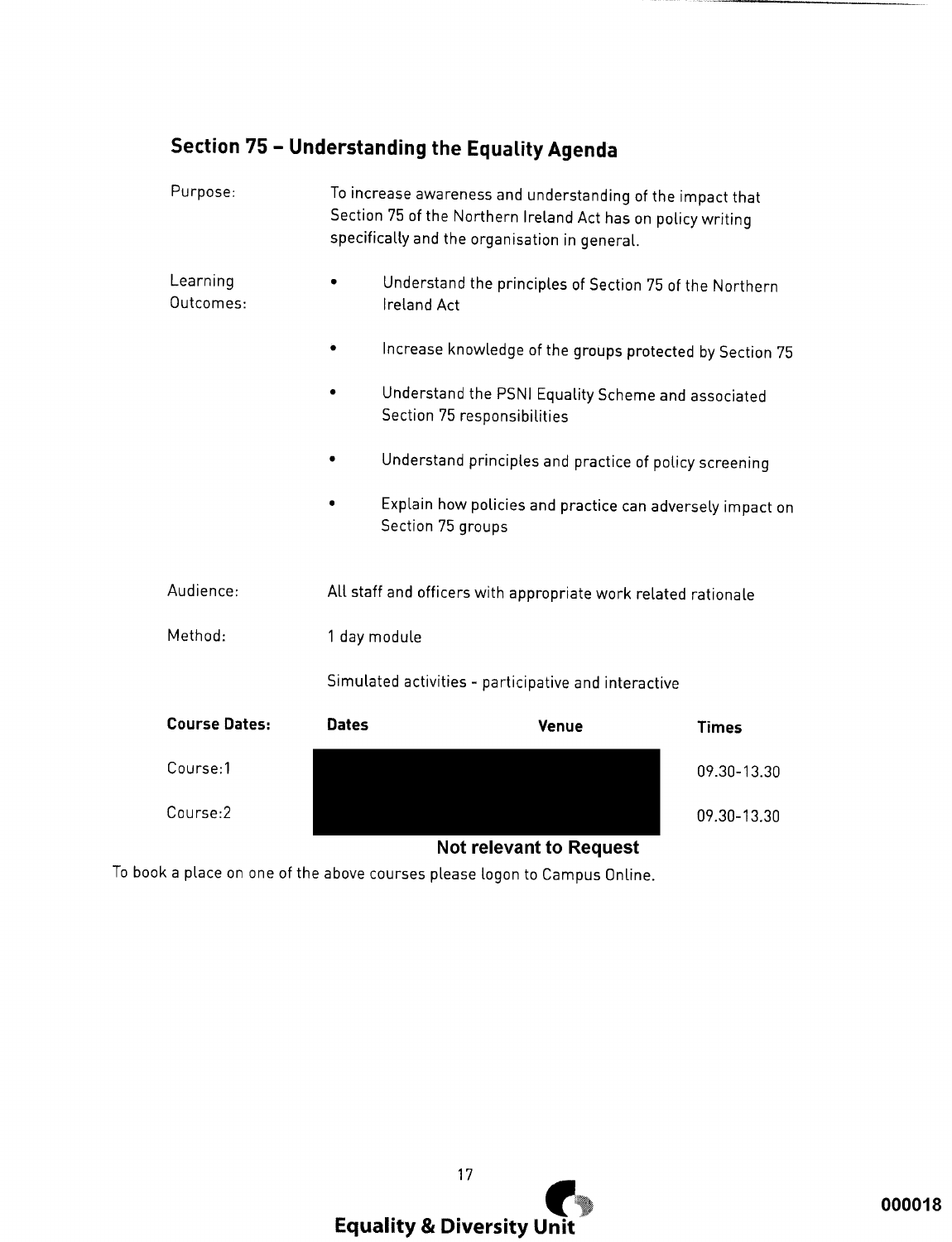## The following programmes are available upon request for delivery within your district/department:

## **Disability Awareness**

Purpose: To encourage officers and staff to think about disability differently and to encourage good practice when interacting with people with disabilities.

#### **Learning Outcomes:**

- Understand the "disability duties" as outlined in legislation
- $\bullet$ Recognise the impact of society on people with disabilities
- Learn how to communicate more comfortably with people with disabilities  $\bullet$
- Improve the customer care delivered to people with disabilities  $\bullet$

Audience: All staff and officers with appropriate work related rationale

## **Anti-Racism Awareness**

Purpose: To increase the professionalism of the response to racist incidents by making officers and staff aware of the legal framework and the impact and potential ramifications of racist incidents on individuals and communities. Also, this training will increase officer and staff awareness of the work of statutory/partner agencies and what assistance is available to them when dealing with racist incidents.

#### **Learning Outcomes:**

- Understand the legal framework
- Learn about how racism impacts individuals and communities
- Highlight the work of statutory/ partner agencies and how the work they do can help police deliver an enhanced service.

Audience: All staff and officers with appropriate work related rationale